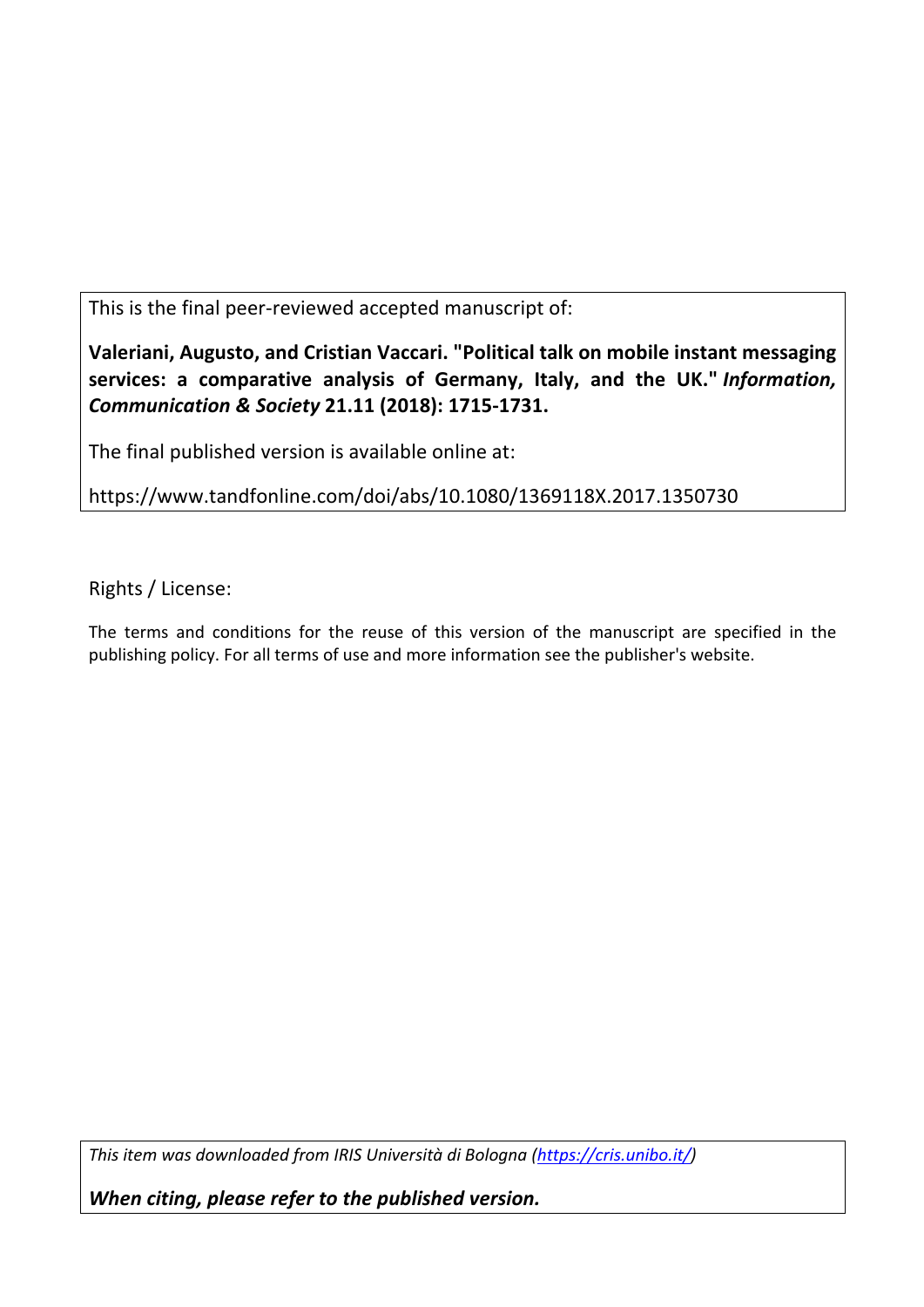### **Abstract:**

*Mobile instant messaging services (MIMS) are emerging as important digital environments in citizens' everyday lives. We explore the use of MIMS for talking about politics with unique survey data on samples representative of internet users in Germany, Italy, and the United Kingdom. First, we show that robust percentages of our respondents who use MIMS employ them for posting political messages and discussing politics. Secondly, we demonstrate that political talk on MIMS is positively associated with users' tendency to censor themselves politically on social networking sites (SNS) and, to a lesser extent, with ideological extremism. Thirdly, we find that the association between self-censorship on SNS and the likelihood of publishing political contents on MIMS is stronger for individuals living in former East Germany where, due to historical reasons, large segments of the population are reluctant to talk about politics in public. Our findings suggest that MIMS make a distinctive contribution to contemporary repertoires of political talk, with important implications for the quality and inclusiveness of interpersonal political discussion.*

**Keywords:** Mobile Instant Messaging Services, social media, political discussion, comparative research

**Word count:** 7,999 (including tables)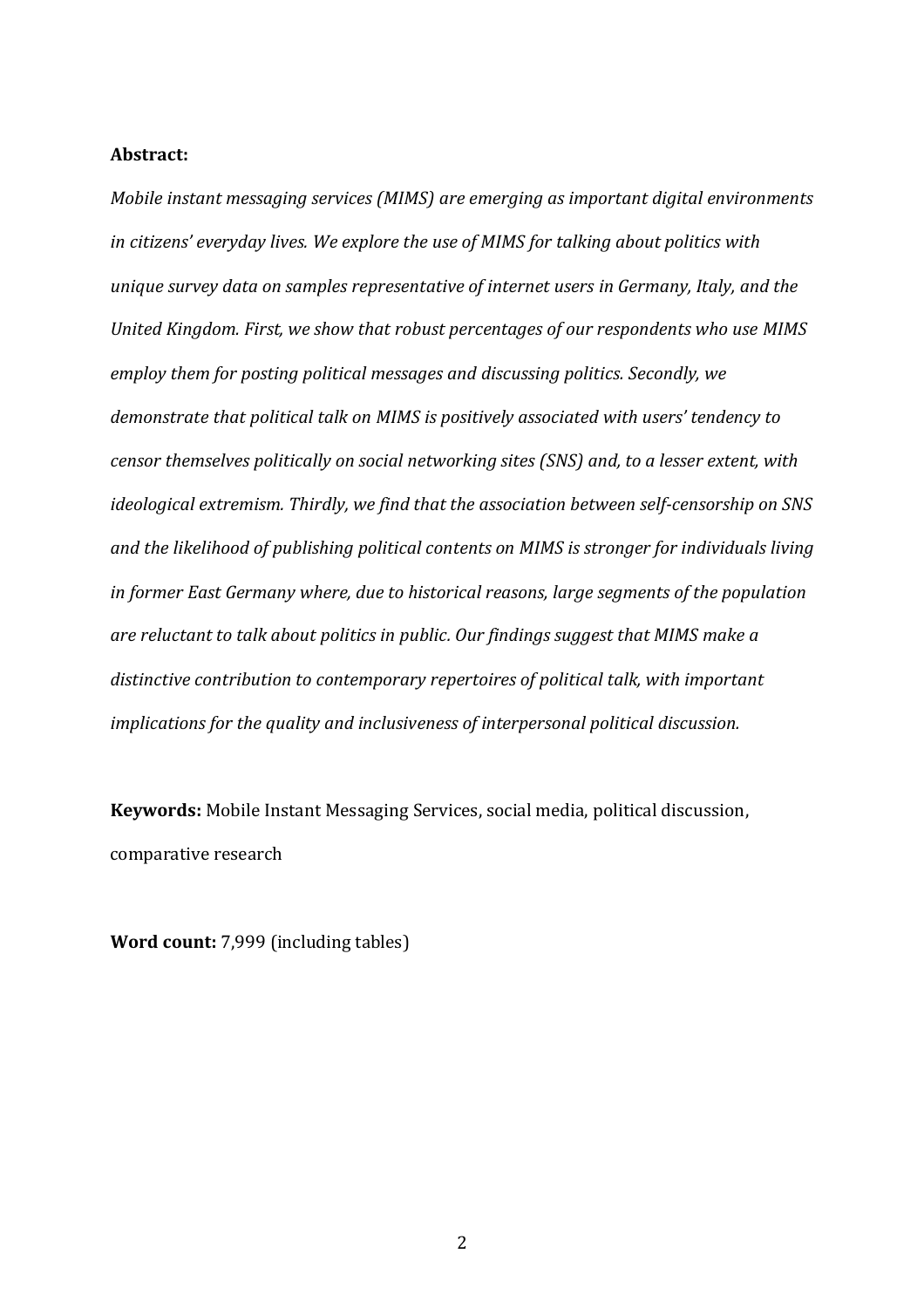## **Introduction**

Mobile instant messaging services (MIMS) such as WhatsApp, Facebook Messenger, and Snapchat<sup>1</sup> are applications that allow individuals and groups to exchange text and multimedia messages via their mobile devices. These platforms are challenging, and in some countries surpassing, social networking sites (SNS) as the most adopted digital means for social connection. WhatsApp, the most popular of these services globally, was reported to have a billion users worldwide in February 2016, being outnumbered only by Facebook. 2

MIMS are mobile native applications, developed and conceived for smartphones. Therefore, their adoption is connected to the evolution of mobile communication devices and the use of the internet in mobility. This is important because, as argued by Campbell (2013), "mobility matters" in shaping the social implications of communication technologies. By enabling information flows that are unbounded from physical barriers while intertwined with users' daily routines, mobile communication disrupts "users' connection to spaces and co-present others, while also serving as a new way to interface with locations as hubs of social activity" (Campbell 2013, p. 11).

Research has addressed how these features of mobile communication can impact political information and participation (Neumayer & Stald, 2014) and the profiles of citizens engaged in such activities (Martin, 2015). However, scholars have by and large overlooked the differences between the various technologies through which individuals

 <sup>1</sup> Snapchat is technically a MIMS since it allows users to share videos and chat with their contacts via mobile devices. However, it can be argued that some of its affordances make it similar to a social networking platform: "Stories" can be publicly shared and the "Discover" section contains "dedicated channels" curated by major publishers and news organizations. However, even fragments of public stories can be commented only privately and nobody is allowed to know who is connected to a user. These features make the service closer to MIMS than to SNS, at least for the purposes of the present study. <sup>2</sup> See http://www.wired.com/2016/04/forget-apple-vs-fbi-whatsapp-just-switched-encryption-billionpeople/ (accessed 18 May 2016).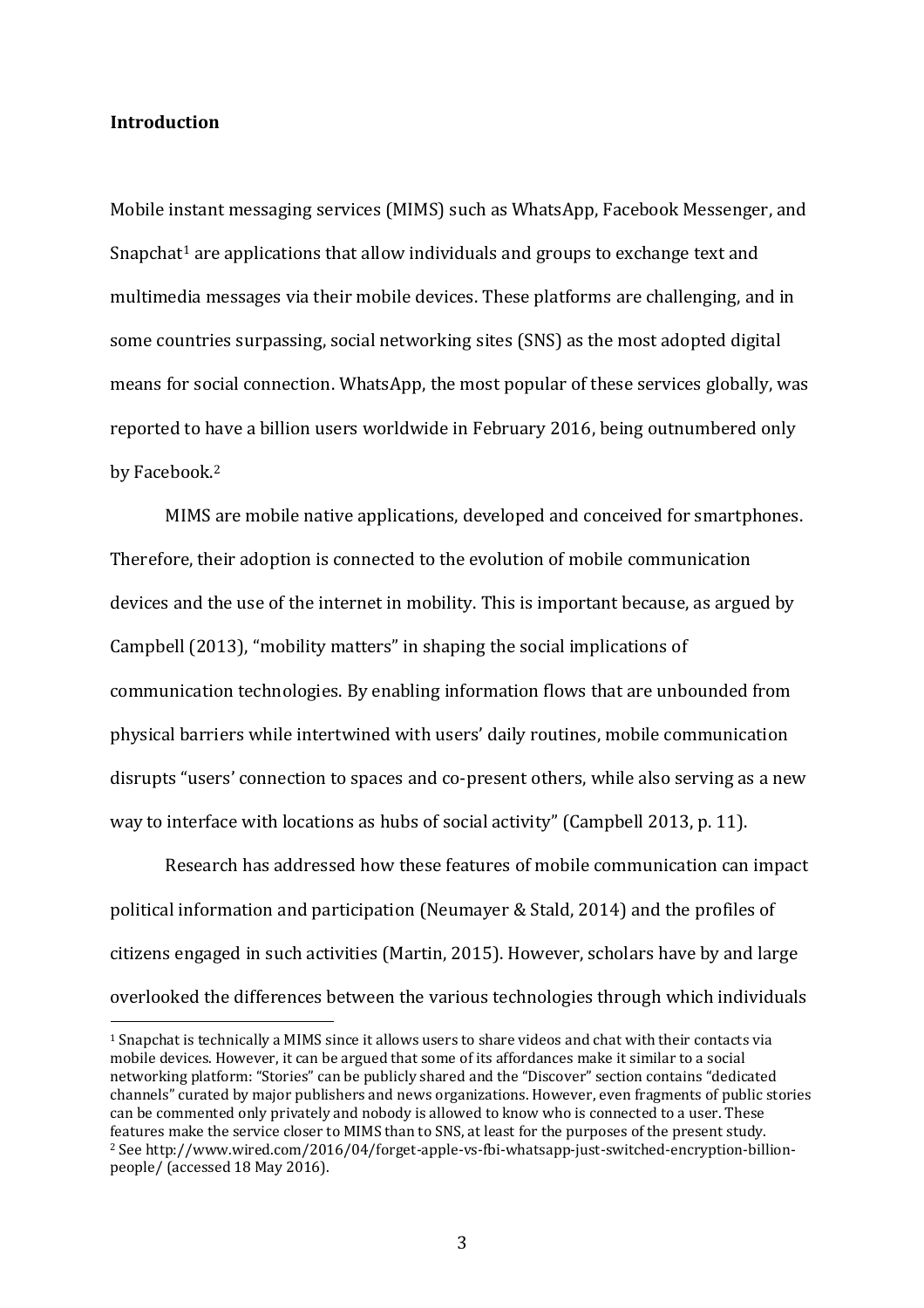can engage with mobile political communication, and the different affordances these technologies entail. Text-messaging, emails, web browsing, mobile applications of news organizations, SNS, and MIMS all enable users to access and share political information on the move, but do so in markedly different ways, appealing to different types of users. Therefore, the impact of MIMS on political discussion should be assessed not only as part of the broader phenomenon of mobile communication, but in light of the specific features of these platforms. Importantly for political talk, MIMS enable conversations in relatively more intimate, closed, and controlled environments than SNS.

We shed light on the role of MIMS in contemporary citizens' political talk by presenting unique online survey data based on samples representative of internet users in Germany, Italy, and the United Kingdom. The data show that robust percentages of our respondents who use MIMS employ them for publishing political messages and discussing political matters. Multivariate analyses demonstrate that users who tend to censor their own political opinions on social media and those holding extreme ideological positions are more likely to engage in political talk on MIMS. Our comparative design then helps us uncover that the association between self-censorship on SNS and posting political messages on MIMS is stronger for individuals living in former German Democratic Republic (East Germany) than former Federal Republic of Germany (West Germany). In East Germany, the communist regime which was in power before the 1989 reunification established a highly pervasive surveillance system—the infamous State Security Service (STASI). One of its lasting legacies is widespread discomfort with political expression within public environments among former East German residents—which helps explain why, even to this day, those of them who are less than confident in expressing their views in relatively public social media are more comfortable speaking out on MIMS.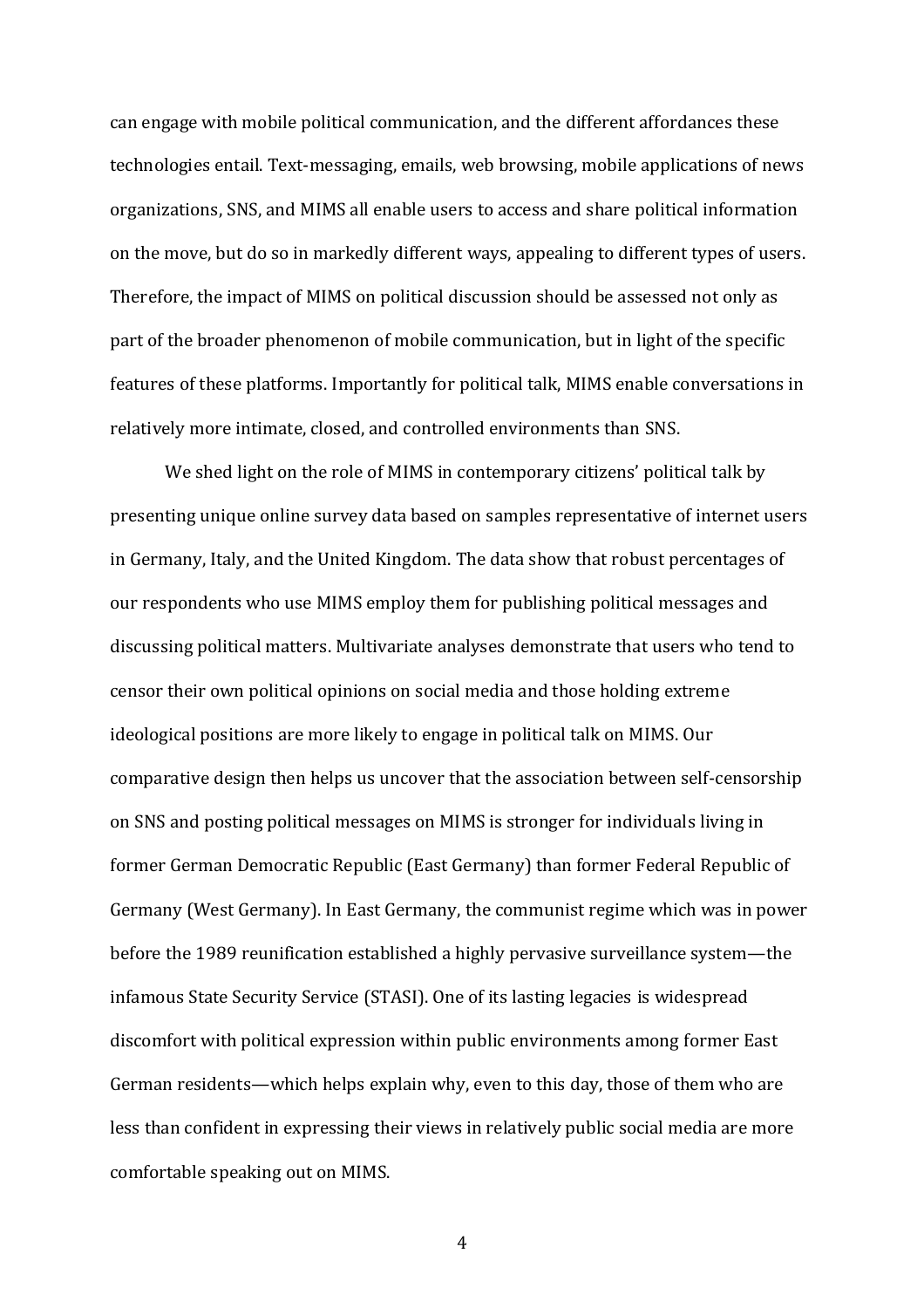Taken together, our findings suggest that MIMS play a distinctive role in contemporary ecosystems enabling political talk. MIMS appeal to citizens who especially value the intimate nature of these services, whether because of their self-consciousness in expressing some of their political views on more open digital spaces or because they hold more extreme political views. Our comparative analysis shows that these patterns can be reinforced by political culture.

### **Literature Review and Hypotheses**

#### *The Craft of the Networked Self between Open and Closed Digital Spaces*

Rainie and Wellman (2012) argued that "networked individualists"—i.e., individuals connected with others through multiple and diverse networks—should be considered the key actors of contemporary "social operating systems". On the one hand, digital platforms complicate strategies of self-presentation because they frequently "combine a variety of audiences, of variable privacy and publicity into a single crowd of spectators observing the same performance" (Papacharissi, 2011, p. 307). On the other hand, networked individualists can take advantage of this conflation by establishing multiple connections well beyond the "little boxes" (Wellman, 2002)—the smaller and more clearly defined groups where most social life was previously performed. However, they must also carefully manage their "networked self" to simultaneously cope with the expectations of the multiple audiences they can reach via digital networks (Papacharissi, 2011).

Individuals connecting with one another in online environments coalesce in "networked publics", which boyd (2011, p. 49) defines as characterized by three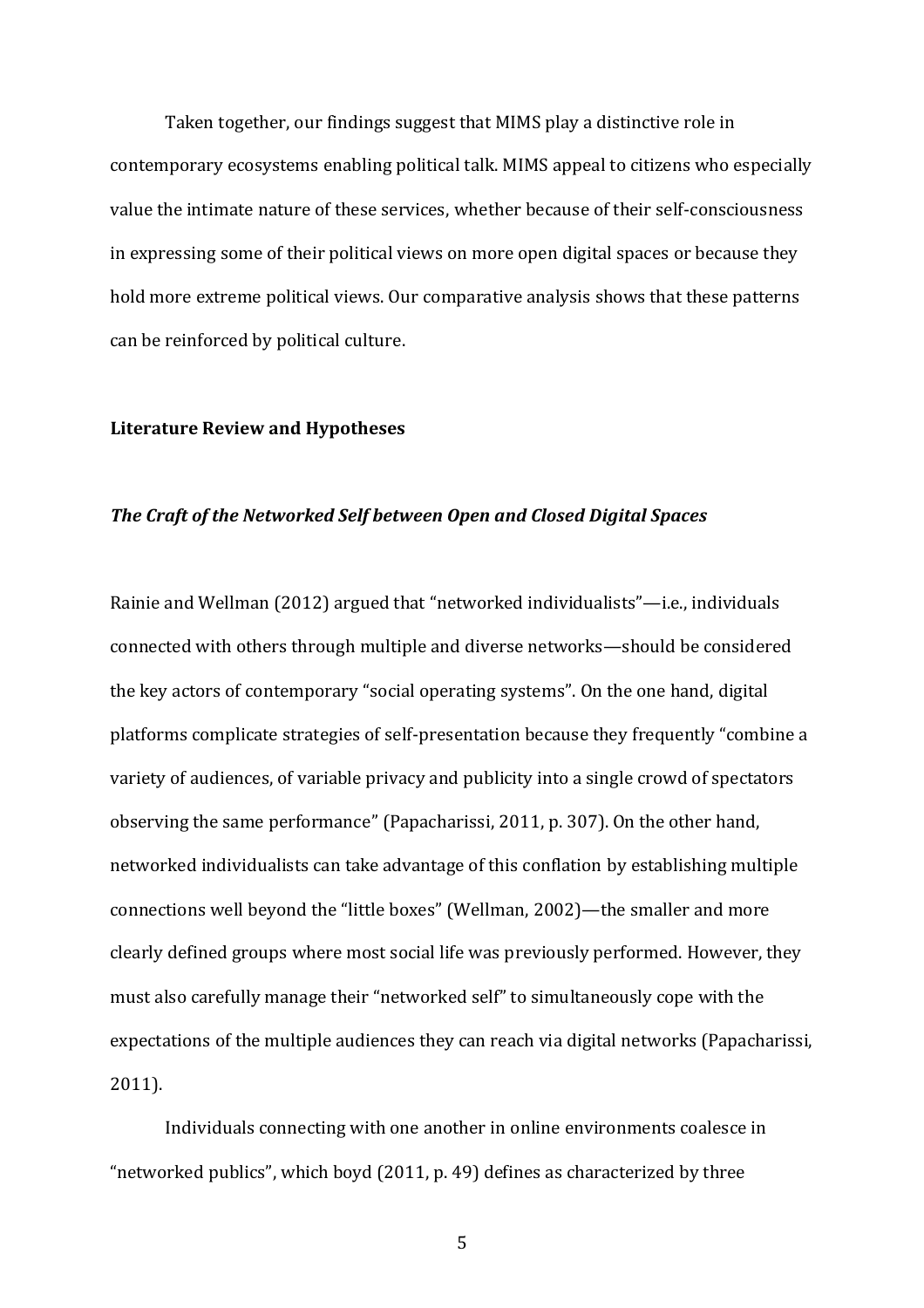features: *invisible audiences*, as members do not have extensive information on who may be exposed to their communication; *collapsed contexts*, as digital networks often traverse established social boundaries; and the *blurring of public and private* dimensions of the self. These phenomena have relevant implications for political talk (Papacharissi, 2015). Citizens who talk about politics in digital environments interact with audiences and in situations that may be more difficult to define, understand, and control than in face to face settings.

The diffusion of mobile technology has been credited as one of the factors contributing to the development of networked individualism (Rainie & Wellman, 2012). However, the specific affordances of different types of platforms used through mobile devices could have different implications for how networked individuals engage in political talk while on the go. The concept of "intermediality", or the simultaneous availability of different modes of communication (Helles, 2013), is relevant here. Mobile devices such as smartphones and tablets enable users to craft their own experiences by mixing various applications according to their needs, interests, and goals (Goggin, 2009). Therefore, in studying political talk on MIMS, we must start by analyzing the peculiarities of these services *vis a vis* SNS as well as traditional short text messages.

First, MIMS are mobile native and are accessible exclusively—or nearly  $\frac{1}{2}$  via mobile devices. By contrast, mobile users access SNS via Apps that are mobile versions of the services available via desktop and laptop computers. Some studies have addressed how users assess the differences between MIMS and other mobile channels for social connectivity. Church and De Oliveira (2013) showed that users perceive

 <sup>3</sup> Some services can also be accessed via desktop or laptop computers, but only through relatively cumbersome procedures, i.e. employing emulators of mobile operating systems or—only for WhatsApp syncing a mobile device with a computer. Facebook Messenger is an exception, since it is by default synced with the private messaging function of Facebook, but the user interfaces for the mobile and computer versions differ substantially.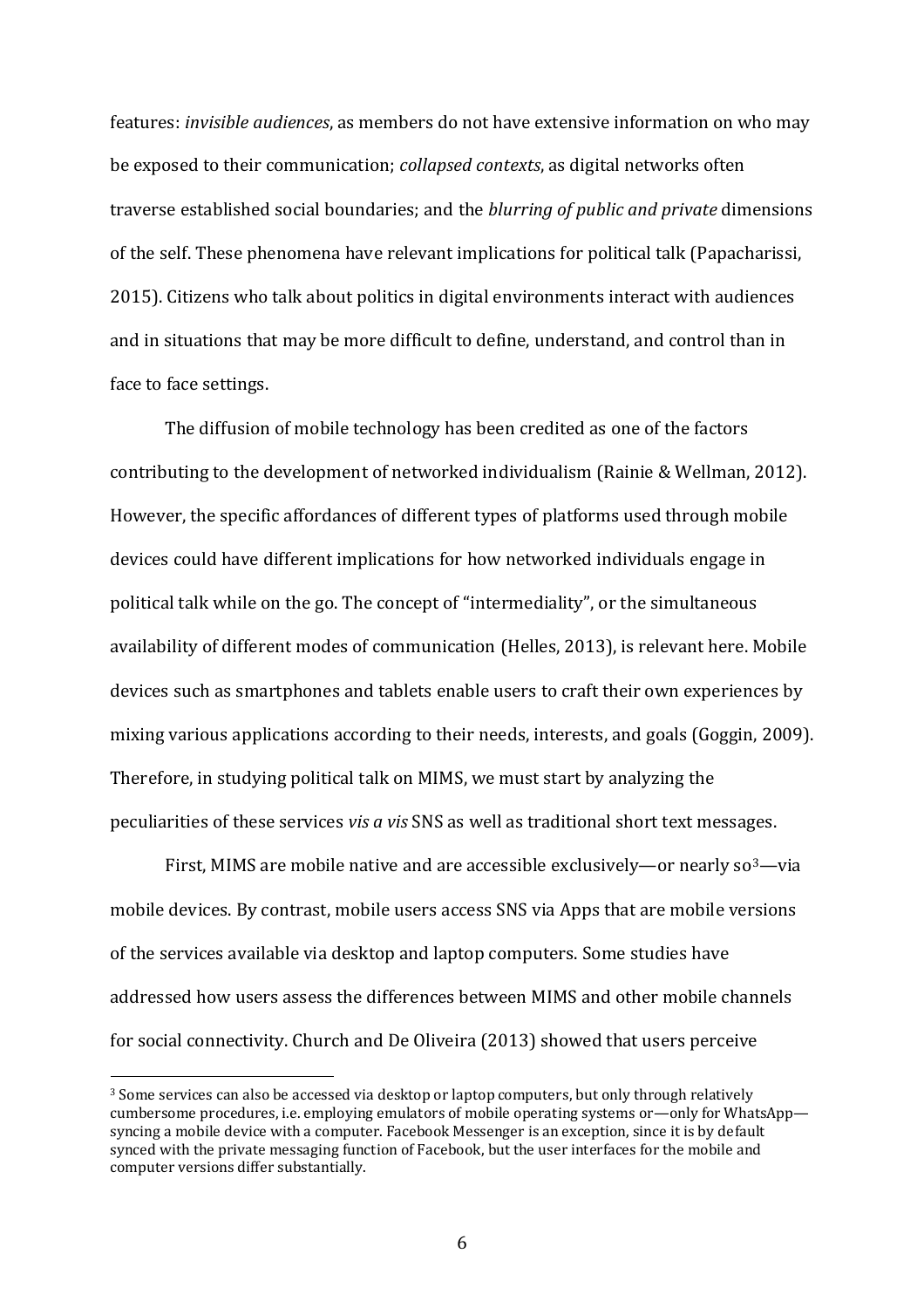WhatsApp as more immediate and conversational, and thus conducive to more natural social interactions, than traditional short text messages. O'Hara, Massimi, Harper, Rubens, and Morris (2014) revealed that users favor WhatsApp to maintain intimate relationships with people they consider emotionally close and are, often, geographically proximate. They argued that discussion threads on WhatsApp "were viewed by participants as something that would be picked up again whenever and wherever. Just as the friendship is never ending, so the thread of encounters is in WhatsApp" (p. 6). Finally, Utz, Muscanell, and Khalid found that users took advantage of the "private nature" of Snapchat to build smaller and tighter networks than on Facebook, valuing Snapchat as an alternative to the public and one-to-many setting of communication characterizing most SNS (2015, p. 144; see also Vaterlaus, Barnett, Roche, & Young, 2016).

This is not to suggest that users connect exclusively with strangers on social networking websites, and exclusively with close acquaintances on MIMS. To the contrary, maintaining relations with family, friends, acquaintances and offline contacts in general represents a highly relevant function of social media (Ellison, Steinfield, & Lampe, 2007). However, the affordances of most SNS favor the integration of strong and week ties (Ellison et al., 2011) and users of these platforms are encouraged by their affordances to broadcast their messages to their whole, relatively broad networks, as well as being exposed to broadcasts from others they are connected to. The degree to which users experience a platform as a public or private space also results from the interplay between its affordances and the communities inhabiting it. The massive diffusion of Facebook, which makes it a highly crowded space, encourages users to experience it as a public or semi-public environment (boyd 2014, pp. 204-205). Therefore, the collapse of contexts and the consequent necessity of performing the self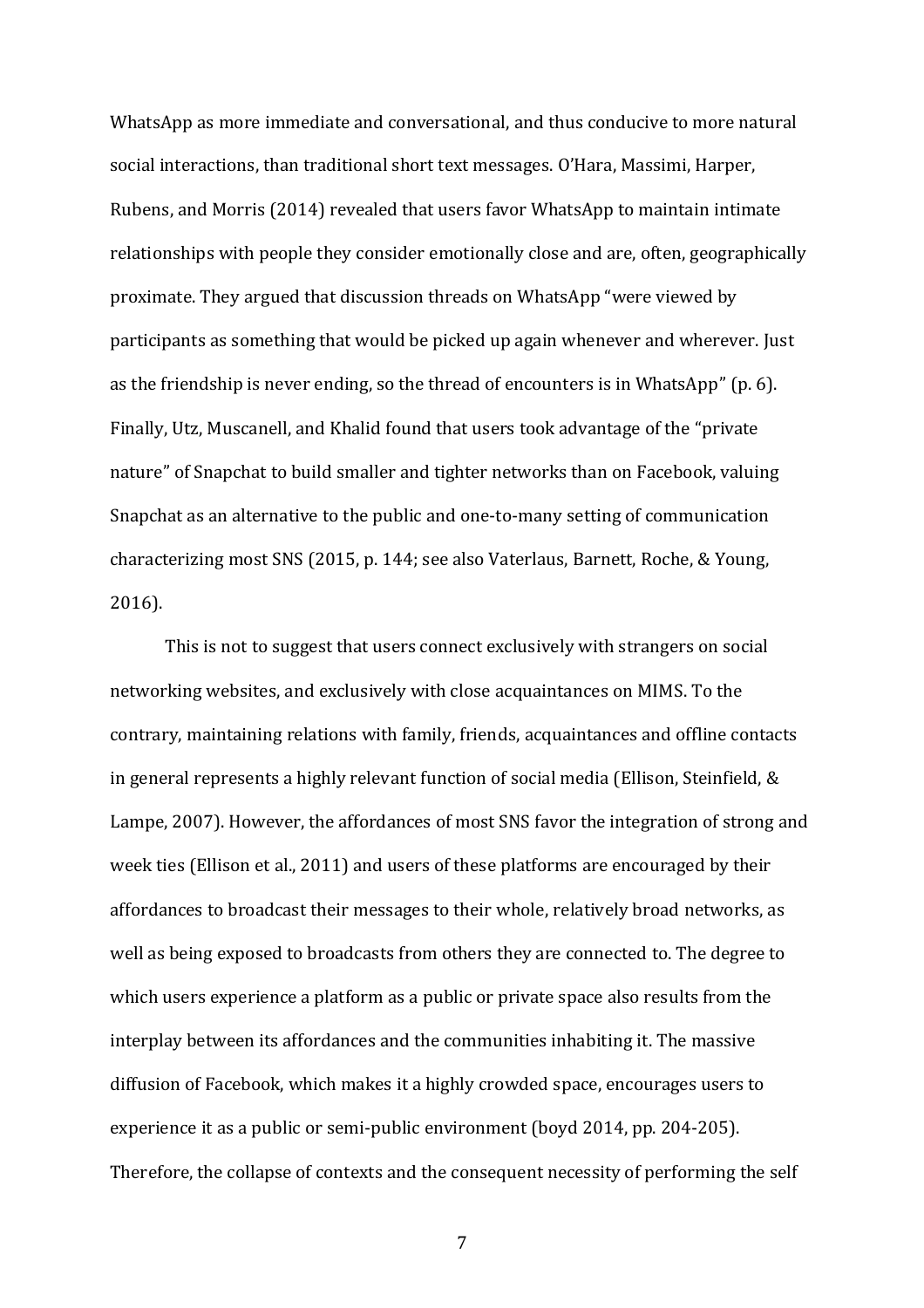in front of multiple, and partially invisible, audiences are particularly intense on SNS, especially the most popular ones (Marwick & boyd, 2011).

By contrast, MIMS users interact with individual contacts or clearly defined groups and can check whether their messages have been seen and by whom thanks to read receipts. On some MIMS, such as Snapchat, users can even limit the time their message is visible for its addressees (Clark 2016, p. 238). While MIMS retain some relevant digital features that contributed to the development of networked individualism—such as the emergence of different "social clusters" crafted around individuals (Song, 2010, p. 267)—they also enable users to recreate Wellman's (2002) "little boxes", where people engage with small groups and individual users. In boyd's (2011) terminology, context collapse is less likely to occur on MIMS than on SNS, audiences on MIMS are less invisible to users than those on SNS, and the prevalent mode of communication on MIMS is more likely to tilt towards the private than the public when compared to SNS.

In this paper, we assess how these properties of MIMS may enable different forms of political talk. We theorize that certain types of individuals are particularly likely to turn to MIMS for political talk because they provide more intimate, closed, and controlled environments than the more open and public SNS. We argue that the affordances highlighted above should make MIMS particularly appealing for individuals who are reluctant to express themselves politically in more public digital spaces, and for individuals whose political ideology is relatively extreme—and thus more likely to elicit opposition if voiced in open environments and broader networks.

#### *Political Self-Censorship, Extremism, and Political Talk on MIMS*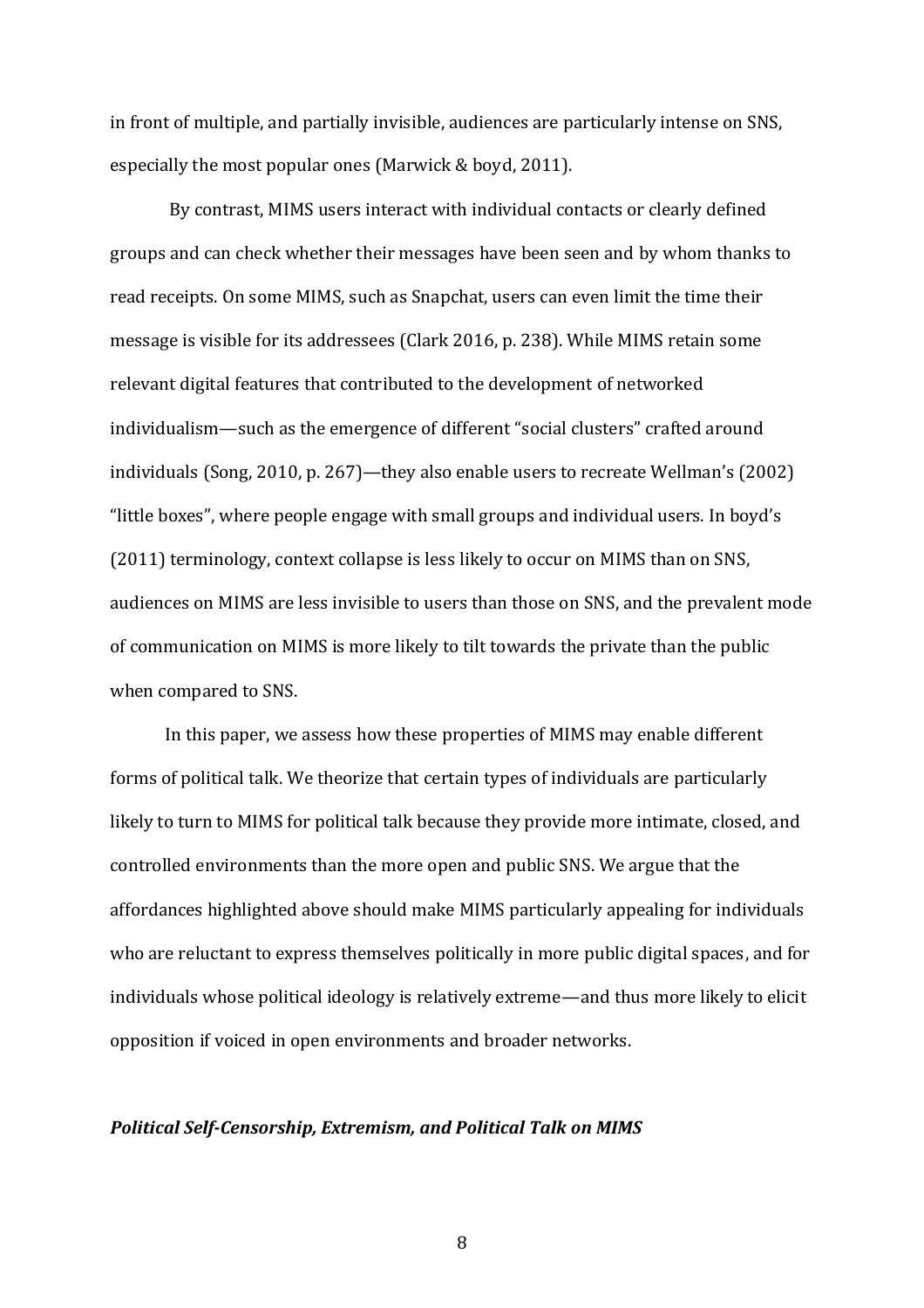According to the Uses and Gratification theory (Katz, Blumler, & Gurevitch, 1973), individuals choose and exploit the specific features of different media to gratify particular needs and goals. Originally developed for the mass media, this theory has been employed more recently to explain different uses of digital media (e.g. Cho, Gil De Zúñiga, Rojas, & Shah, 2003; Quan-Haase & Young, 2010).

Most citizens are reluctant to talk about politics in public settings (Schudson, 1997; Eliasoph, 1998), especially when discussion revolves around divisive issues or when they fear most participants disagree with them (Noelle-Neumann 1974). For the reasons highlighted above, social networking sites only partially shelter reluctant political talkers from these concerns. Those individuals may be more at ease talking about politics in spaces that are more private, closed and intimate—such as those enabled by MIMS. Although social media users tend to cluster and select content according to their political preferences (Gaines & Mondak, 2009; Bakshy et al. 2015), experience of political disagreement on SNS is not uncommon (Vaccari et al., 2016), potentially making political talk on social media an uncomfortable experience. This could be especially true for people who are particularly concerned that expressing their views on controversial issues in the broadcast mode encouraged by SNS may damage their relationships with some members of their wide networks. Rather than face those risks, these people could then decide to withhold their political opinions, as occurs in face-to-face settings (Hayes, Glynn, & Shanahan, 2005). Das and Kramer (2013) observed the behavior of 3.9 million Facebook users for 17 days and concluded that "last-minute self-censorship" (i.e. eventually deciding not to publish a post or comment after having typed it) is quite common: 71% of monitored users censored at least one of their posts or comments (on any topic) in this way. Sleeper et al. (2013) found that one of the main motivations why Facebook users censor themselves was that they fear their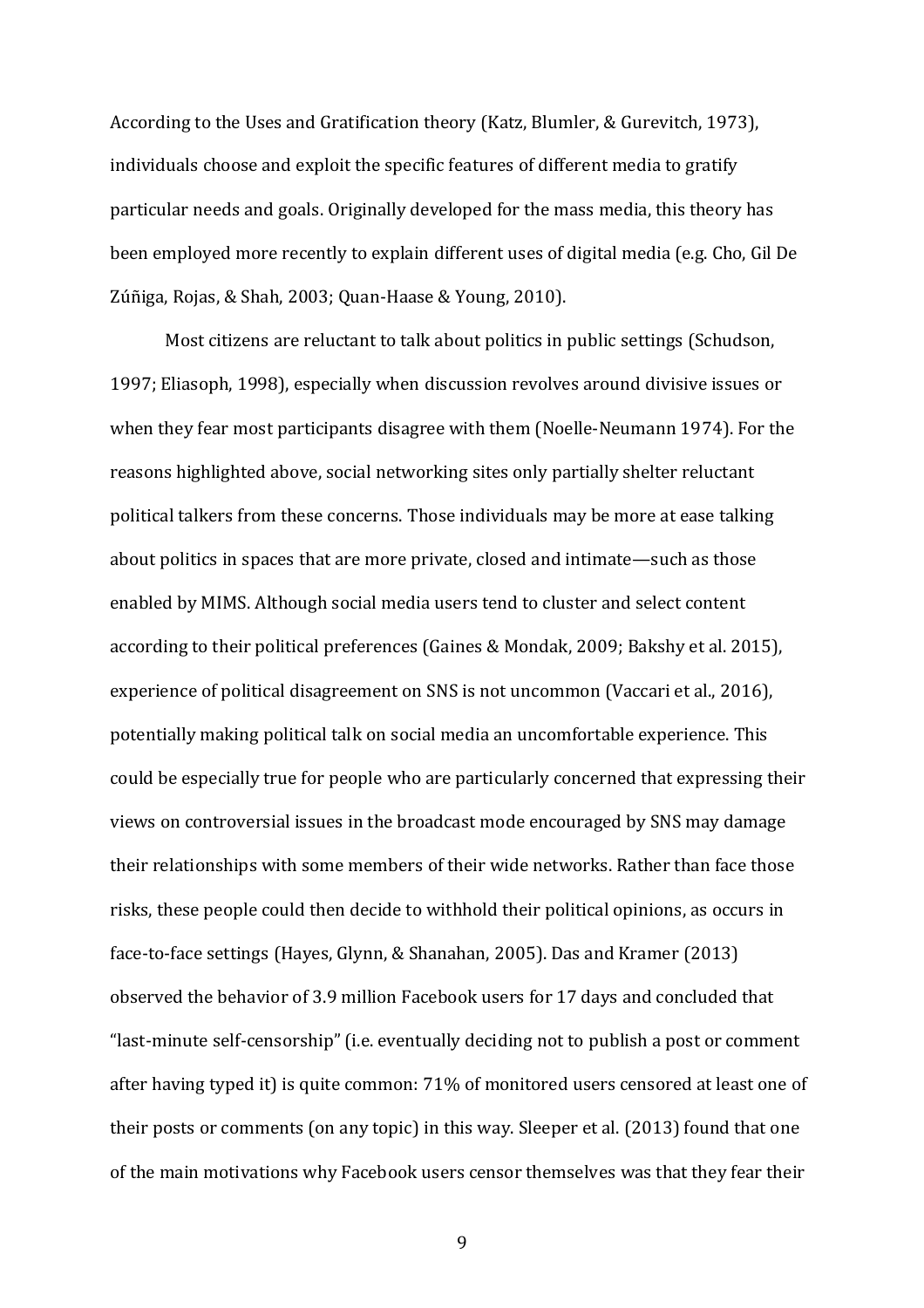posts may reach beyond their intended audiences. Although Facebook enables users to determine which subgroups within their networks can see their posts, participants found those features "confusing or difficult to use" (p. 8), resorting to self-censorship as a safer option instead.

Based on the Uses and Gratifications theory and the empirical evidence on selfcensorship on social media, we expect that users who censor themselves politically on SNS should be more likely to use MIMS for political talk, as they may feel more at ease in expressing and exchanging political views within the tighter networks and private environments that characterize these platforms. We thus hypothesize that *individuals' propensity towards political self-censorship on Social Networking Sites is positively associated with their likelihood to employ Mobile Instant Messaging Services for political talk (H1).*

Using MIMS for political talk could also be gratifying for citizens holding relatively extreme ideological positions. Ideologically extreme views appeal to minorities of the population and are frequently stigmatized in democracies, especially those characterized by problematic authoritarian legacies and centripetal party competition. Extremists are therefore less likely to openly express their views in public (Noelle-Neumann, 1984). These elements might lead citizens who place themselves at the extremes of the ideological spectrum to prefer intimate and closed environments for political talk. Accordingly, research suggests that political extremists use the internet not to communicate with the general population, but to create networks of websites, blogs, forums and bulletin boards where they can establish more intimate connections with likeminded people, thus generating alternative spheres for political talk (e.g. Caiani & Wagemann, 2009; Wojcieszak, 2010).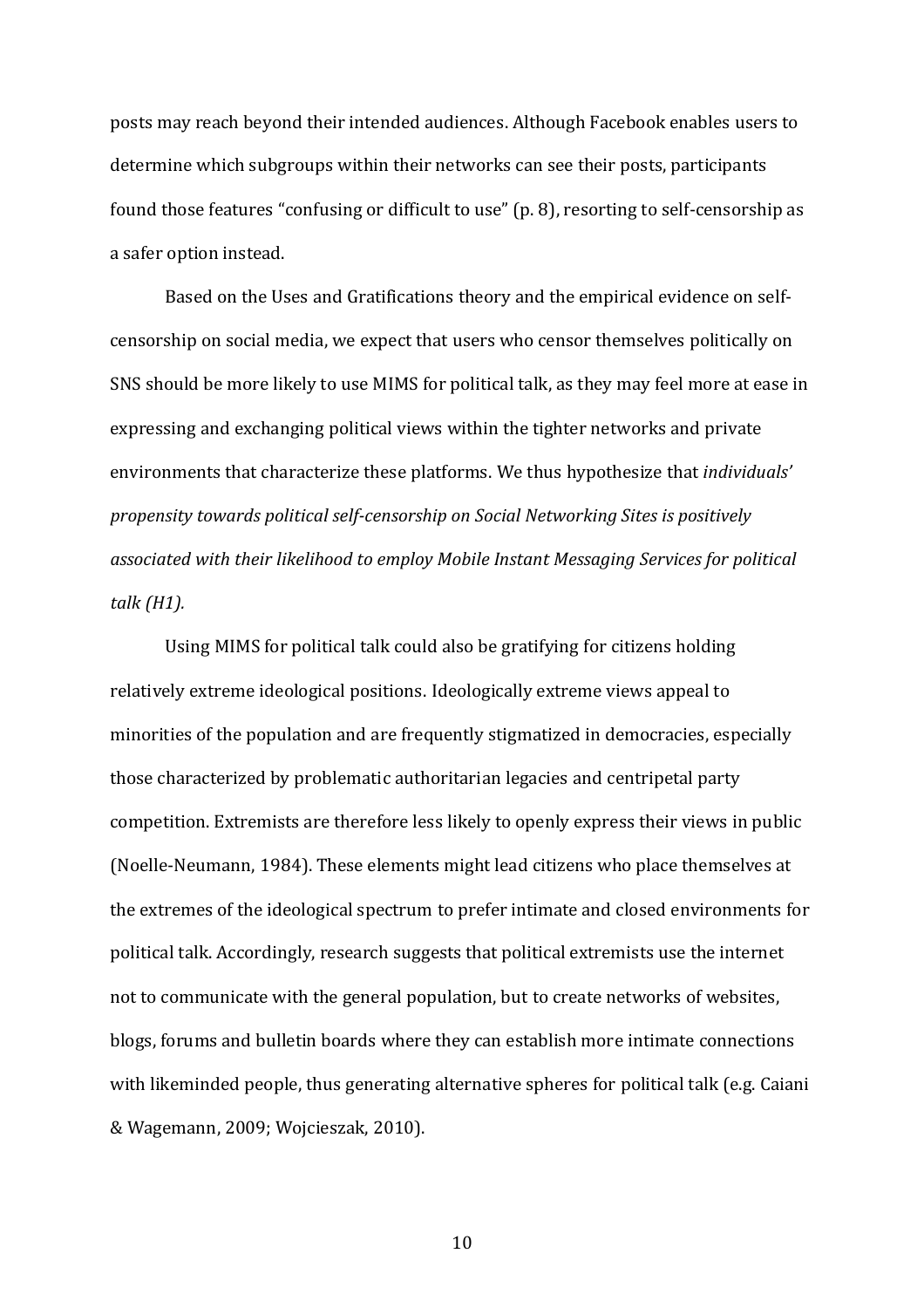Individuals holding extreme political views may therefore see MIMS as a particularly comfortable environment for political talk. The high level of network selection and message control allowed by these platforms facilitates the circulation of controversial information and opinions within closed circles, where individuals face lower risks of incurring sanctions from opponents. Moreover, extreme views can be banned on other digital arenas: for instance, Facebook can remove content and close pages that host hate speech. <sup>4</sup> We therefore hypothesize that *individuals with relatively more extreme ideologies are more likely to employ Mobile Instant Messaging Services for political talk (H2).*

## *Political Self-Censorship in Context*

In reassessing the "Spiral of Silence" theory (Noelle-Neumann, 1974), Scheufele and Moy (2000) argued that scholars wishing to understand how individuals decide to express or withhold their opinions in public in the face of widespread dissent should pay more attention to the role of cultural characteristics. We build on this insight and leverage our comparative research design to explore how the legacy of intrusive government surveillance impacts present-day citizens' political culture, and in particular their confidence to talk about politics in public and private digital spaces (MacKinnon, 2011).

To assess the role of these aspects of political culture, we compare three established European democracies: Germany, Italy, and the United Kingdom, focusing in particular on differences between former East and West Germany. Historically, East Germany was characterized by a highly pervasive state surveillance, established by the

 <sup>4</sup> See https://www.facebook.com/communitystandards (accessed 8 December 2016)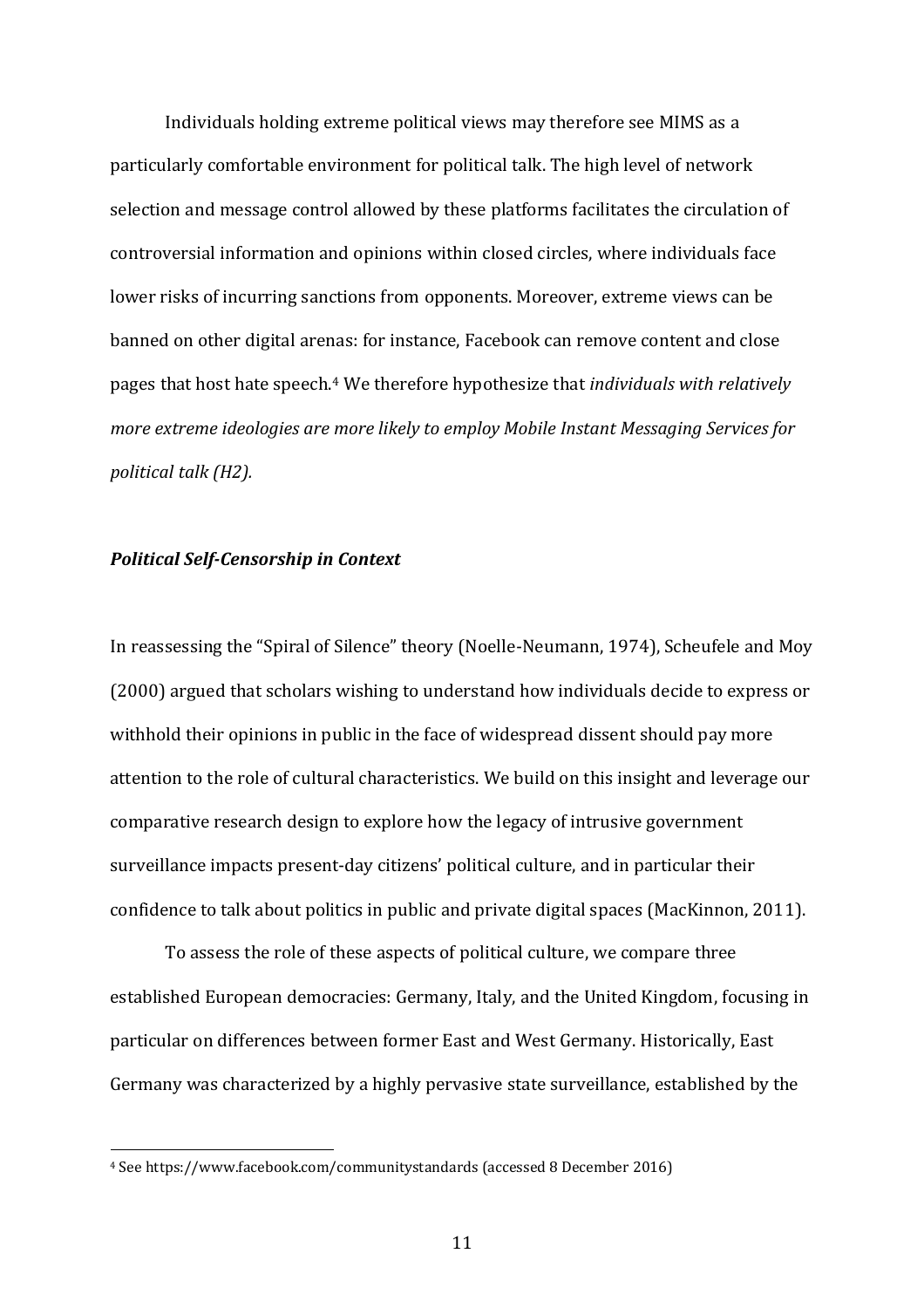communist regime that ruled the country (1949-1990) before Germany was reunified. State surveillance in East Germany strictly monitored all aspects of citizens' social lives based on extensive networks of informants. Authorities routinely demanded the population report "suspect" fellow citizens (Betts, 2010). This context fostered a culture of deeply ingrained distrust and suspicion for others, eroding social capital and impacting several aspects of public life (Jacob & Tyrell, 2010).

Such traumatic heritage is likely to have lasting impacts on the political culture of citizens who experienced it and on their first offspring, and in turn may affect their approach to political talk in different online platforms. The legacy of state surveillance may discourage some East Germans from exchanging political views on relatively more open digital platforms, while increasing the appeal, among those politically selfconscious users, of more closed online environments. To test this theory, we need to ensure that the relationships of interest are not confounded by other systemic factors that differ across the countries included in our study. Therefore, we compare citizens of the former East and West Germany, as the latter, while living today in the same country as the former, did not experience a similar surveillance regime in the recent past, and their offspring's political socialization was not affected by memories of such invasive state monitoring. We thus hypothesize that *the association between individuals' tendency towards political self-censorship on SNS and their likelihood to employ MIMS for political talk is stronger for citizens living in the former East Germany than for those living in the former West Germany (H3).*

Besides Germany, this study also covers Italy and the United Kingdom. Albeit similar in many ways, such as being large and relatively affluent European democracies, these countries differ from one another in various important aspects. The diffusion of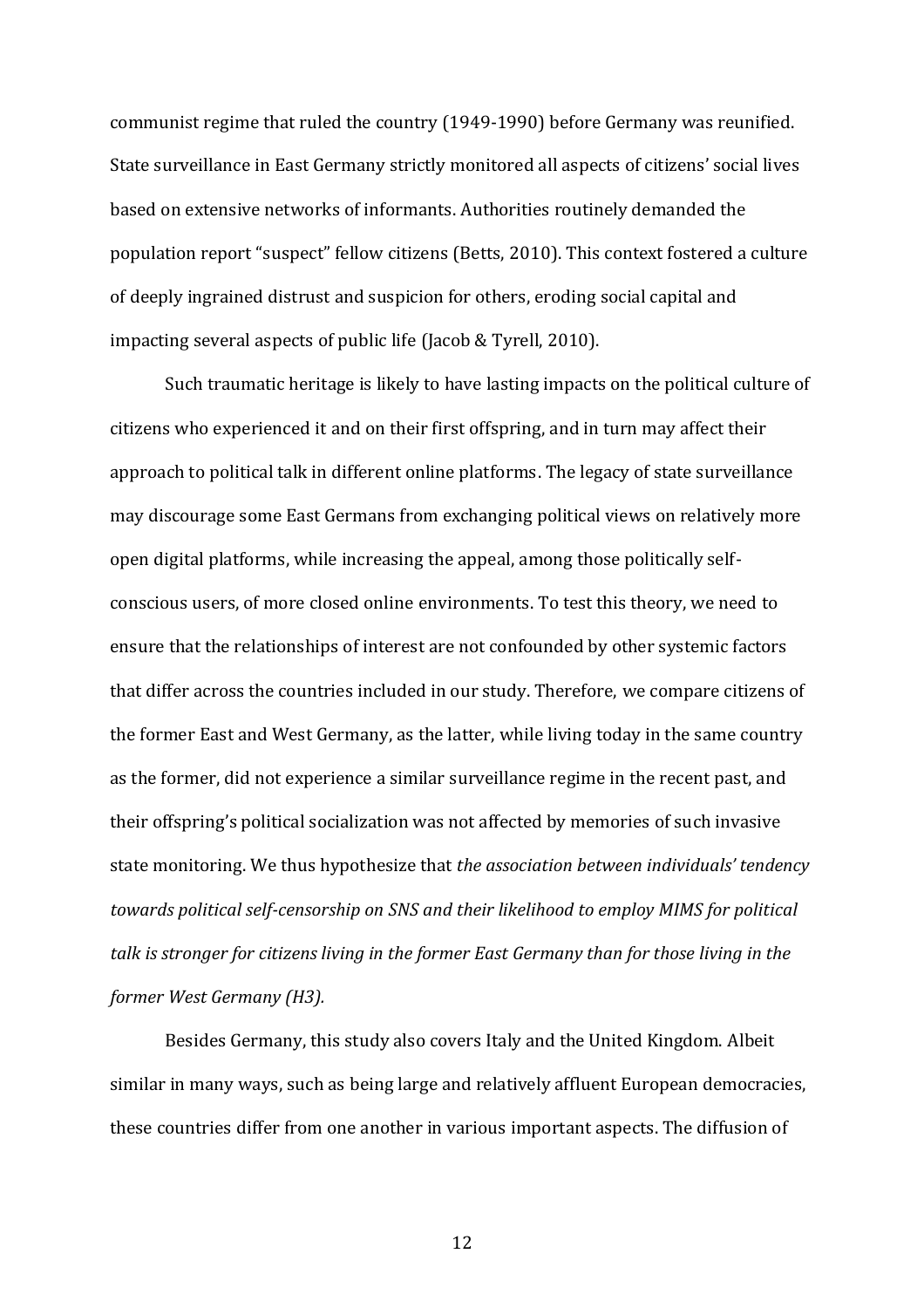digital platforms is of relevance here. According to commercial data from January 20165, SNS are used by 59% of British citizens, 47% of Italians, and 36% of Germans. When it comes to MIMS, in Germany WhatsApp—the most popular MIMS there—has overtaken Facebook in term of users (39% vs. 38% among internet users) and in Italy it is close to the same landmark (33% for Facebook vs. 30% for WhatsApp), while in the UK Facebook is still firmly leading (47% vs. 24%). <sup>6</sup> It is also worth noting that, while no national elections were held in Germany and Italy in 2015—the year when we collected our data—a general election had been held in the UK six months before our surveys were fielded. These differences, which will be taken into account in analyzing our findings, will enable us to establish more robust generalizations than if we had studied a single country.

## **Data, Variables, and Models**

#### *Data*

We test our theories with custom-built Computer-Assisted Web Interviewing (CAWI) surveys conducted in Germany, Italy, and the United Kingdom. Surveys were administered by IPSOS and responses were collected between November 10-December 1, 2015. For each country, a sample (*N* = 1,750) of Internet users aged 18–74 years was constructed with quota sampling to ensure that the survey population would be representative of the adult population with internet access in each country. The variables included in the quota sampling were age, gender, region of residence (based

 <sup>5</sup> See http://wearesocial.com/special-reports/digital-in-2016 (accessed 22 May 2016).

<sup>6</sup> See Note 5.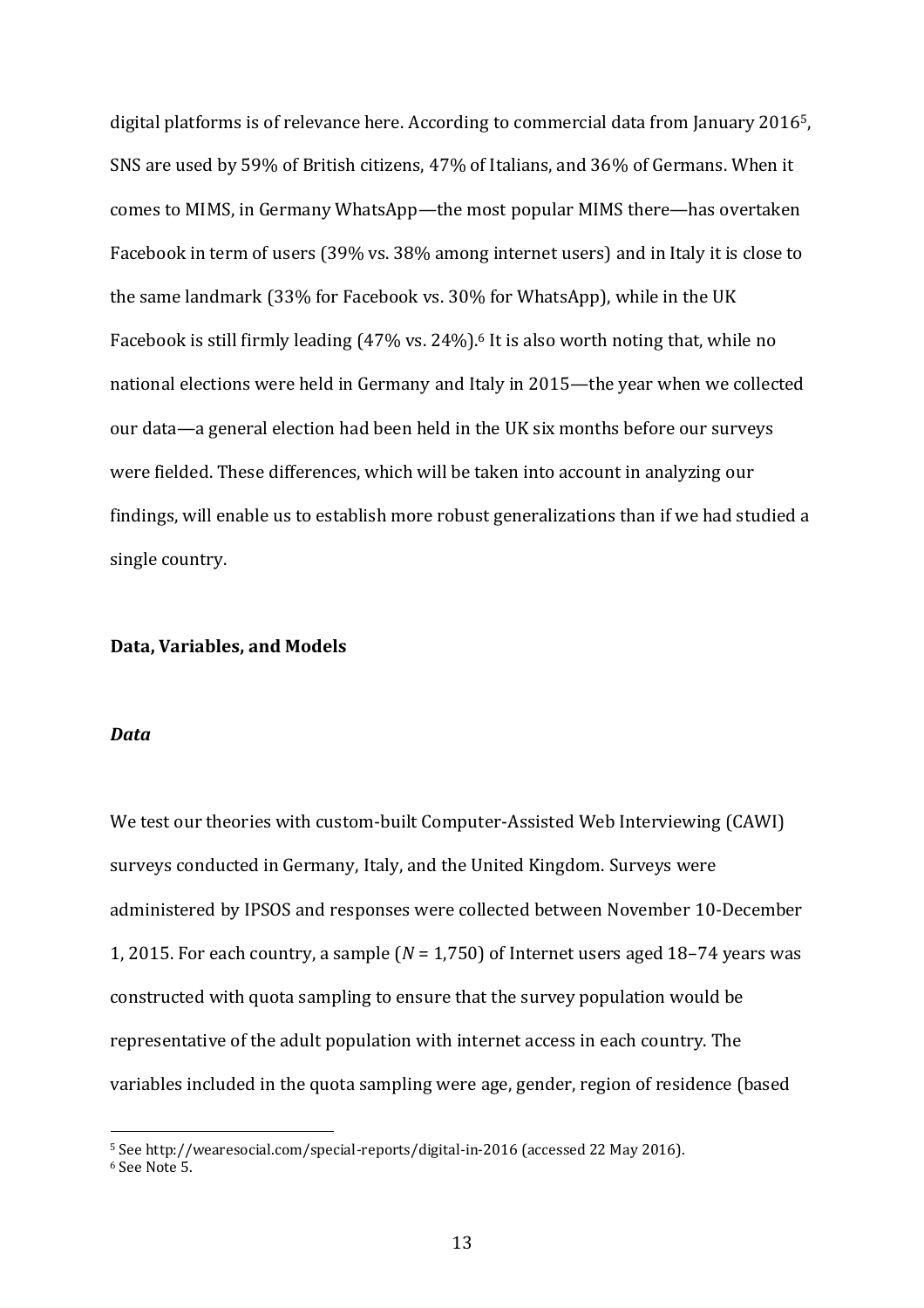on NUTS27 classification), occupational condition, and educational level. Respondents were recruited from online panels and were offered non-monetary incentives to participate. Participation rates were 20.2% for Germany, 20.5% for Italy, and 19.1% for the United Kingdom. 8

# *Variables and Models*

Our hypotheses focus on the factors predicting the likelihood of using MIMS for political talk. We operationalize two different dimensions of political talk: *one-way talk*, i.e. sharing political messages, and *two-way talk*, i.e. discussing political issues with others. This distinction enables us to account for different behaviors that, while overlapping to some extent, do not necessarily coexist all the time. The questions measuring these dependent variables were included in a battery introduced as follows: "Over the past 6 months, when using these instant messaging services [previously specified as 'WhatsApp, Facebook messenger, Viber, WeChat, Snapchat, and the like'], have you...?" The two items were: "sent messages about politics or public affairs" and "discussed politics or public affairs". Response modes were "Yes", "No", and "Don't know" (treated as missing value). These questions were asked only to respondents who previously reported using MIMS.

 <sup>7</sup> NUTS stands for "Nomenclature of Territorial Units for Statistics" and is a geographical classification that subdivides territories of the European Union into regions at three different levels. See http://ec.europa.eu/eurostat/web/nuts/overview (accessed June 2016).

<sup>8</sup> 9,021 invitations were sent in Germany, 9,000 in Italy, and 9,500 in the United Kingdom. In Germany, 6,660 recipients did not open the survey link, 247 abandoned the interview and 364 were screened out or turned out to be over quota. In Italy, 6,493 recipients did not open the survey link, 304 abandoned the interview and 453 were screened out or turned out to be over quota. In the United Kingdom, 7,163 recipients did not open the survey link, 260 abandoned the interview and 327 were screened out or turned out to be over quota.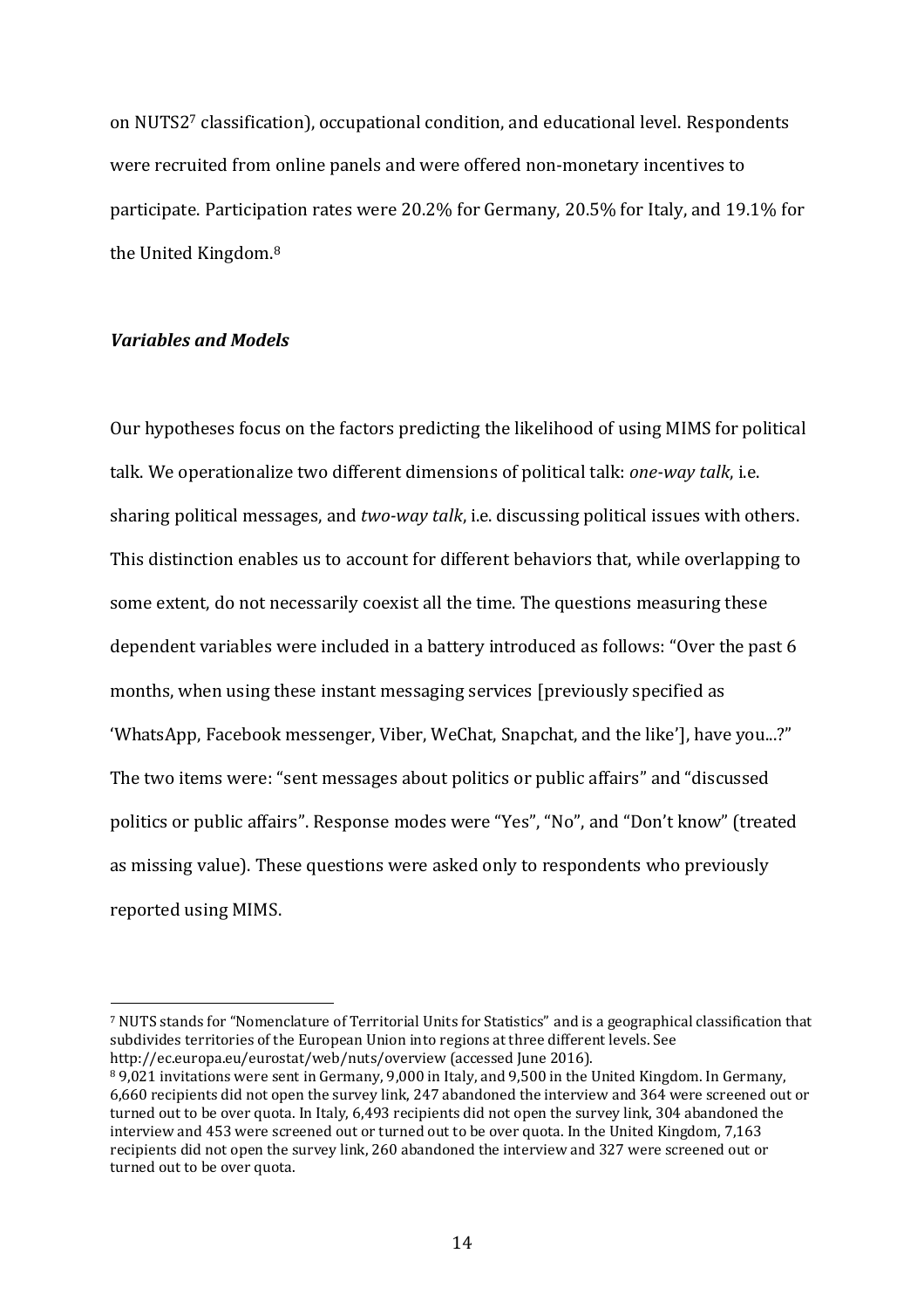Our independent variables measure political self-censorship on SNS (H1 and H3) and ideological extremism (H2).

We measure political-self censorship on SNS trough the question: "In managing the personal relationships on social networks / social media platforms (Facebook, Twitter, YouTube etc.) in which you discussed politics with someone, during the last 6 months have you … not published political content for fear of offending someone, or compromising yourself too much?". Response modes were "Yes", "No", and "Don't remember" (treated as missing value). 21% of German, 22.8% of British and 26.5% of Italian respondents who used social media reported censoring themselves in this way.

To measure ideological extremeness, we employ answers to the question: "Many people use the terms 'left' and 'right' when talking about politics. Where do you place yourself on this scale?" Respondents were asked to locate themselves on a 7-point scale. The first point on the left was labeled as "Left" (chosen by 6.6% of German, 4.3% of British and 8.1% of Italian respondents) and the last point on the right as "Right" (chosen by 2.2% of German, 5.7% of British and 11.8% of Italian respondents). Answers were recoded into a variable measuring level of political extremism, ranging from 0 (respondents describing themselves as centrist or answering that they did not identify themselves with these terms) to 3 (respondents who chose one of the two extreme points in the scale).

We conducted all analyses on a pooled dataset to better assess the significance of differences in the strength of the relationships between variables in different countries. To test H3, we clustered British and Italian respondents by country, while creating two separate clusters for those residing in regions of the former East and West Germany. 9

 <sup>9</sup> We classified respondents residing in Berlin as residents in former East Germany. Given the peculiar history of Berlin, we also ran our models excluding Berlin residents and the results were consistent with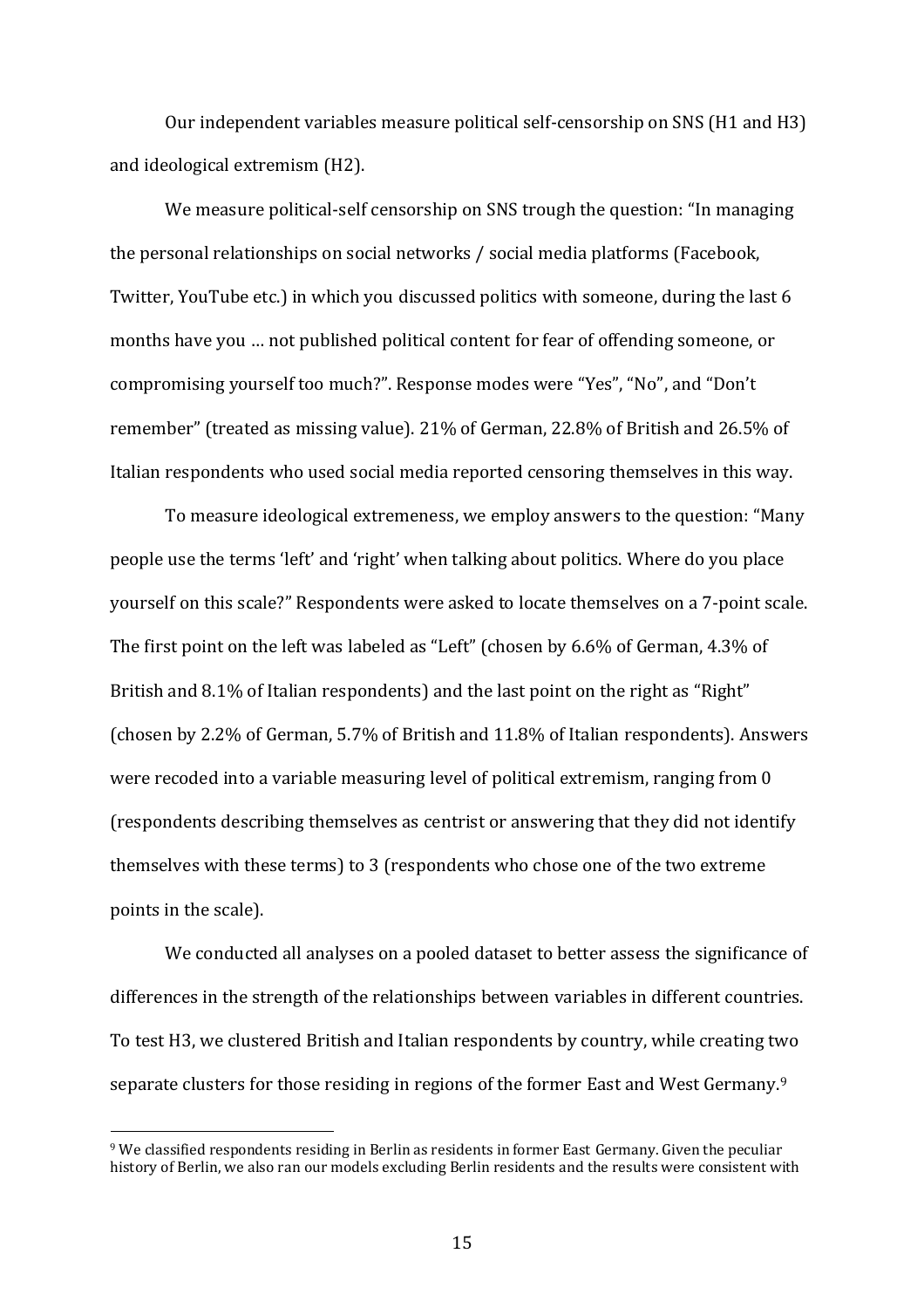We then created an interaction term between political self-censorship on SNS and residence in East Germany, with residence in West Germany as the reference category.

Since our dependent variables are dichotomous, we employ logistic regressions to test our hypotheses. Our models control for gender, age, education, income, political efficacy, interest in politics, exposure to political news through different channels (television, printed newspapers, radio, and internet websites), and frequency of political discussion offline and on SNS. We also control for frequency of access to the internet via smartphones, use of smartphones to produce multimedia content, and membership in groups on MIMS. Intensive and competent uses of mobile devices, as well as the kinds of networks tapped via these tools, can affect the relationship between mobile communication and political engagement (Campbell & Kwak, 2010).

It should be noted that our SNS-related questions were asked only to respondents who reported having a profile on at least one platform (84.8% of German, 87.9% of British, and 95.5% of Italian respondents), while those related to MIMS were asked only to users of those services. Consequently, our findings only apply to respondents who use both SNS and MIMS. Supplementary analyses established that this choice did not introduce any substantial biases due to individuals' selecting themselves into using SNS, MIMS, or both.10

 $\overline{a}$ 

those discussed in this article. (Data available upon request.) It might be argued that the internal migration that occurred in reunified Germany since 1989 makes it problematic to employ respondents' current region of residence to test our hypothesis. However, most of this migration ran from East to West and occurred in the two years after reunification (Hunt, 2006). Therefore, our sample likely includes more West German residents formerly living in East Germany than East German residents formerly living in West Germany. To the extent that such distortion exists, it should bias our findings *against* rather than in favor of H3.

<sup>&</sup>lt;sup>10</sup> We ran the same analyses with data including all respondents, as well as all respondents who used MIMS regardless of whether they used social media. In these models, we recoded as "0" those respondents who were not asked a question about political uses of SNS or MIMS because they had not reported using either or both platforms. The models based on all respondents using MIMS, irrespective of whether they used SNS or not, yielded substantively identical findings to those reported here for all three hypotheses. The models based on all respondents, irrespective of whether or not they used both MIMS and SNS, yielded substantive identical findings for H1 and H3. With respect to H2, the coefficients for ideological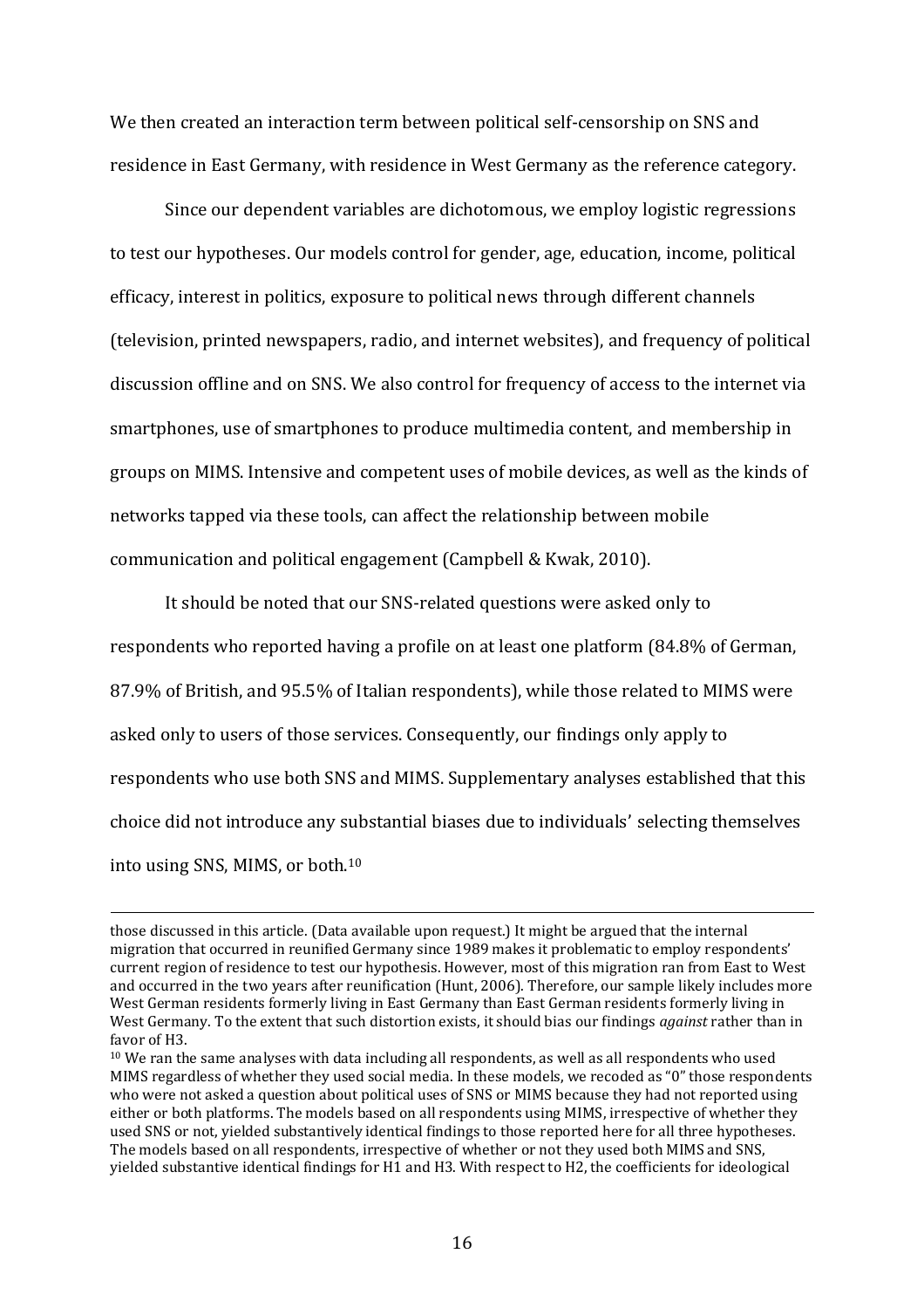# **Findings**

 $\overline{a}$ 

Descriptive statistics on MIMS' general and political use offer some interesting insights into the importance of these platforms for political talk. 61.9% of German respondents use MIMS, 22.1% of those German MIMS users post political content, and 25% discuss politics on these services; 55.4% of British respondents are active on MIMS, 38.1% of them publish political messages, and 33.5% talk about politics there; finally, 83.3% of Italians employ MIMS, 28.4% of them send politics-related posts, and 27.8% engage in political conversations therein. These statistics show that, although the diffusion of MIMS varies substantially across the three countries, political talk is more evenly distributed, especially in its two-way dimension. Moreover, MIMS users are more likely to engage in both one-sided and two-sided political talk in the UK, where these services are relatively less popular, than in Germany and Italy, where they are more popular. The fact that the United Kingdom is the only country among those considered here where a national election was held in 2015 might contribute to explaining this pattern. Although we did not ask respondents to recall behaviors that occurred during the campaign, 11 British respondents may still have been influenced by the relatively recent experience of the campaign in reporting their political activities on MIMS. An alternative explanation may be that, since MIMS are less widely used in the UK than Germany and Italy, British users may exhibit some of the typical features of early adopters, and may thus use these platforms more actively.

extremism were in the same direction and had similar strengths as those reported here, but fell slightly below the conventional significance thresholds (B=.092, *p*=.074) when posting political messages on MIMS is the dependent variable. (Data available upon request.)

 $11$  Our questions referred to the six months preceding the interview, while the British general election was held more than six months before our surveys were in the field.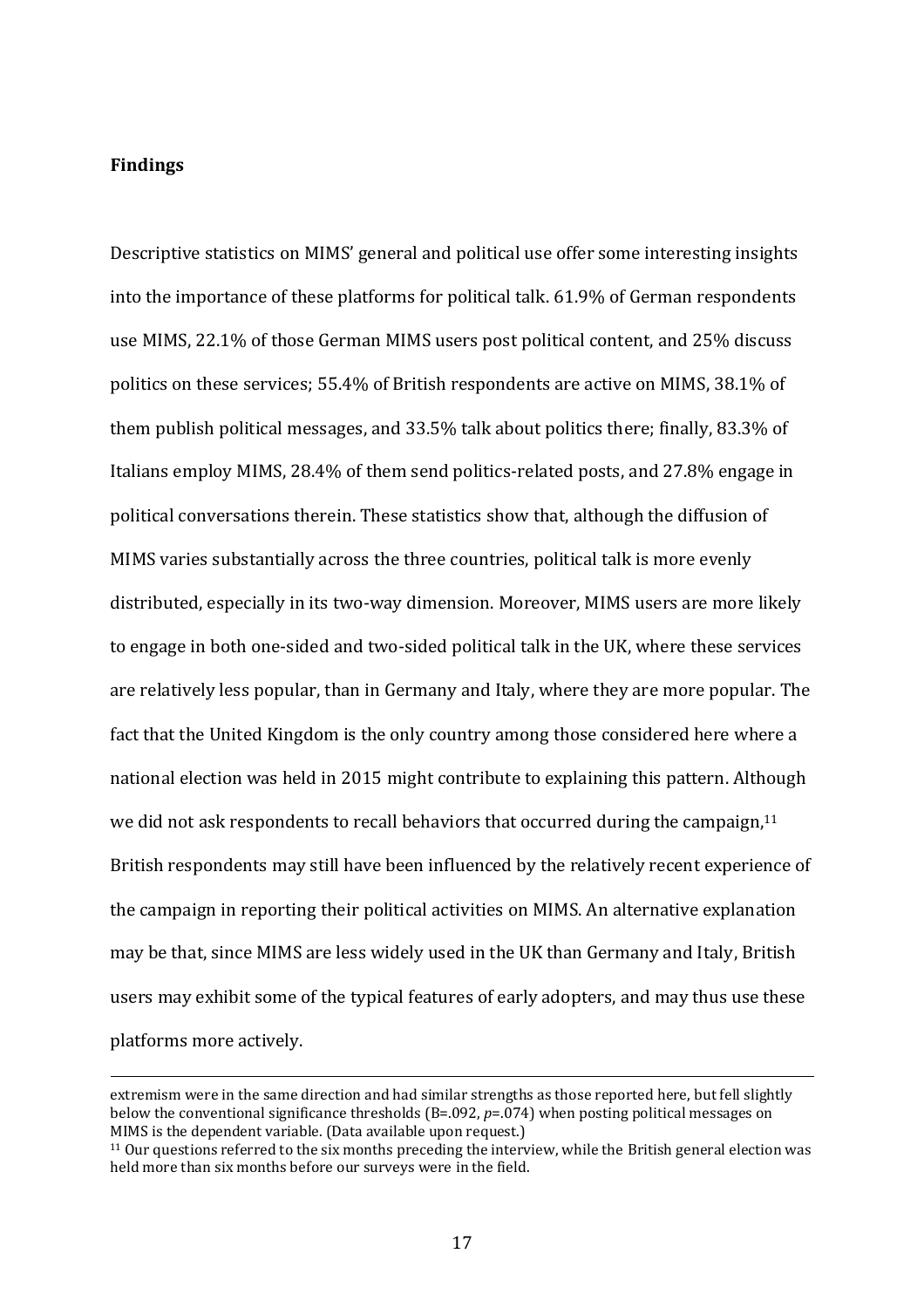Interesting patterns emerge when we compare the diffusion of political talk on MIMS and SNS. Among respondents who talk about politics on MIMS and are also SNS users, 51.1% of Germans, 51% of British and 42.7% of Italians reported sending political messages on MIMS but not publishing political content on social media. <sup>12</sup> Similarly, 29.4% of Germans, 32.9% of British, and 33.8% of Italians who discussed politics on MIMS did not do so on social media even though they are users of those platforms. These data show that political talk on MIMS and SNS overlap to some extent, but quite a few respondents (one in two in Germany and the UK when it comes to political posting, one in three in Italy with respect to discussing politics) who use both platforms talk about politics on MIMS but not on SNS. These findings suggest that MIMS play a specific role *vis-à-vis* SNS as channels for online political talk.

We now address our hypotheses, which we tested through logistic regressions (Table 1 and Table 2) predicting whether respondents report posting political messages and engaging in political discussions on MIMS.

# [Table 1]

The coefficients for self-censorship on SNS are positive and significant in both models, supporting the hypothesis that political self-censorship on social networking sites is positively associated with employing MIMS for political talk (H1). Even after controlling for all the other variables in the model—including, crucially, frequency of political talk in both SNS and face-to-face contexts—respondents who censor

<sup>&</sup>lt;sup>12</sup> Our battery on political activities on SNS did not feature a question identical to the one measuring political posting on MIMS. Here, we refer to answers to the item "…published political news or comments" (on SNS). This comparison is acceptable since political news and comments are indeed messages about politics and public affairs.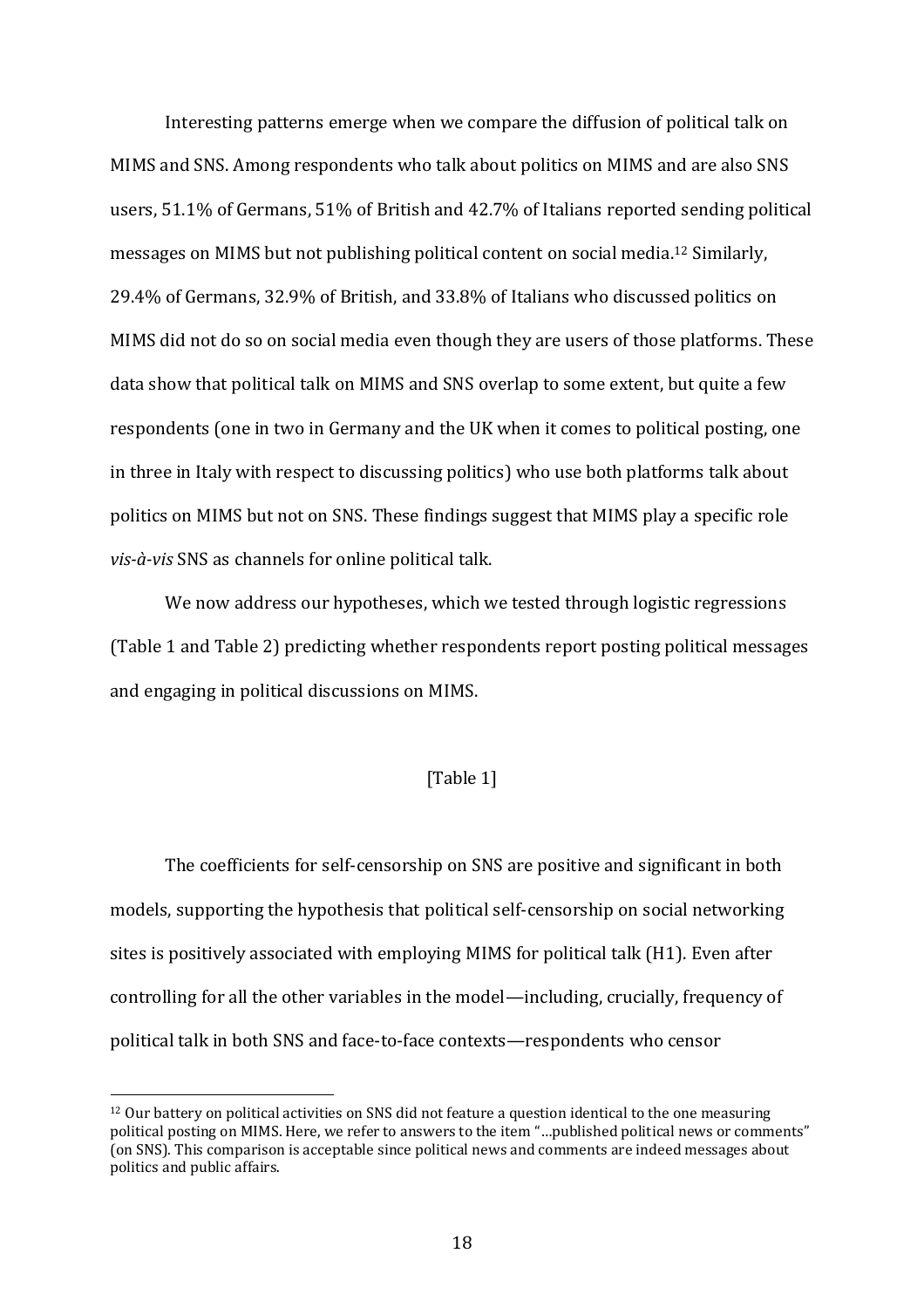themselves politically on social media are more likely to publish political messages and to engage in political discussions on MIMS. This finding suggests that MIMS are a viable arena for political talk among people who are not completely confident in expressing all their opinions on SNS. If we construct a hypothetical respondent for whom all variables have values equal to the mean in our sample (calculated based on respondents included in the multivariate analysis), the probability that this hypothetical respondent discuss politics on MIMS is predicted to jump from 22% if she did not censor her political views on SNS to 34% if she did.

Table 1 also provides partial support for our hypothesis that ideological extremism is positively associated with the use of MIMS for political talk (H2)*.* The coefficient of the variable measuring extremism is positive in both models, and significant in the model predicting the likelihood of posting political messages on MIMS. While a hypothetical average respondent who describes herself as centrist (or refuses to locate herself in the left-right scale) has a 23% probability of publishing political messages on MIMS, that probability grows to 30% for a similar respondent who places herself at one of the extremes of the scale. However, we did not find any significant association between ideological extremism and political discussion on MIMS, so H2 is supported only with respect to one-way political talk.

Table 1 also reveals different types of inequalities driving political talk on MIMS. There are positive and significant associations between both one-way and two-way political talk on MIMS and political discussion occurring both offline and on SNS. This suggests that habitual political talkers use MIMS to supplement rather than replace their conversations in other digital and physical spaces. Mobile-only applications can offer frequent political talkers new opportunities to gratify specific needs—for instance, posting political messages while on the move or talking about politics within closed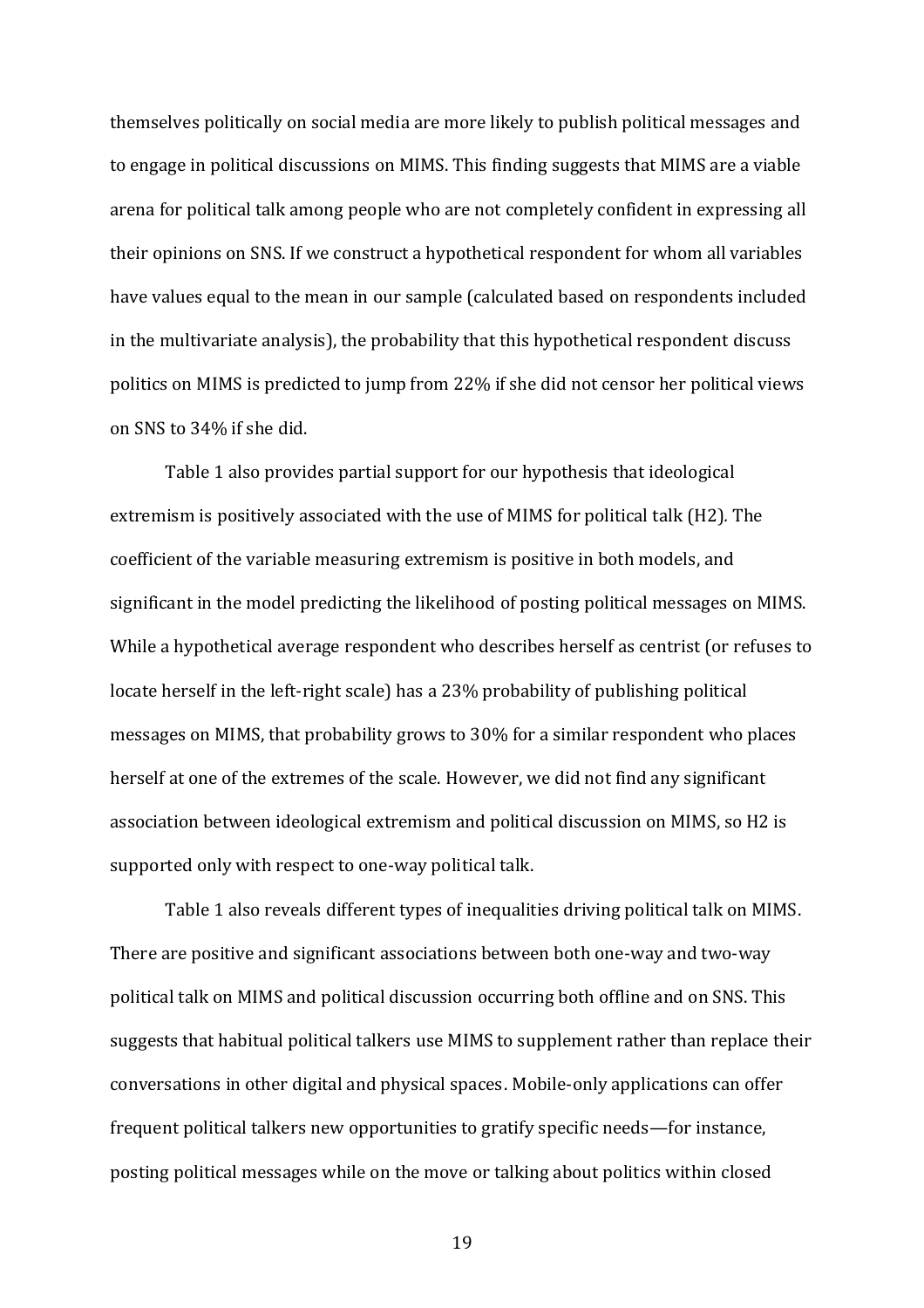groups of "political junkies". They also support a "rich get richer" vision of digital politics, consistent with the fact that political efficacy and access to political information are positively and significantly associated with both posting and discussing politics on MIMS. Furthermore, the positive and significant association between creative use of smartphones and both one-way and two-way political talk highlights the "democratic divide" resulting from inequalities in digital skills (Min, 2010).

Other findings, however, suggest that political talk on MIMS is not solely the purview of politically active citizens (Martin, 2015). Age and education are negatively associated with both one-way (only the former significantly) and two-way (both significantly) political talk on MIMS, and the coefficients for interest in politics, while positive, are not significant. Importantly, both one-way and two-way political talk on MIMS were positively and significantly associated with membership in groups on these platforms. This indicates that MIMS' potential to promote political talk may depend in part on how their affordances enable users to build and engage with different networks, aside from one-on-one interactions. These groups may often be non-political in scope, but may result in occasional, even accidental, political exchanges that reach beyond the types of citizens who normally discuss politics.

We now assess how context shapes political talk on MIMS. We hypothesized that the association between political self-censorship on SNS and the likelihood of employing MIMS for political talk is stronger among residents in former East than West Germany (H3)*.* We test this hypothesis by adding to our initial models an interaction term between self-censorship on SNS and the variables clustering our respondents residing in the UK, Italy, and former East Germany, with residents in West Germany serving as reference category.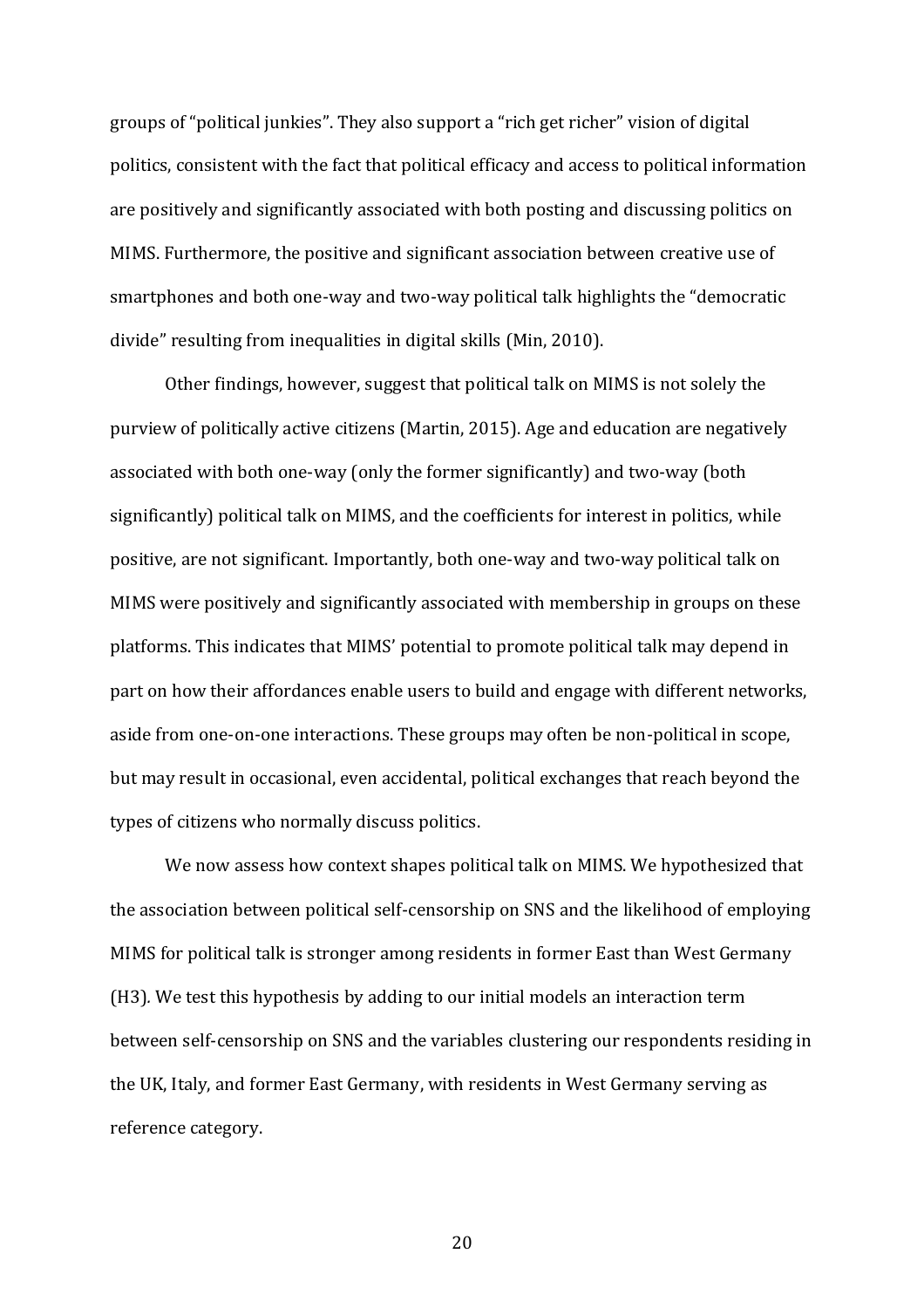## [Table 2]

The results in Table 2 provide some support to H3, as the coefficient for the interaction term between self-censorship on SNS and residence in former East Germany is positive and significant in the model predicting one-way political talk. The coefficient is also positive and close to the conventional threshold for statistical significance (*p*= .057) in the model predicting two-way political talk. Thus, all else being equal, the association between self-censorship on social media and political posting on MIMS is stronger for Germans residing in former East than West Germany. The coefficients for the interaction terms involving British and Italian respondents are quite similar to each other, and far from statistical significance. Thus, there are no discernible differences between how political self-censorship on SNS is associated with political talk on MIMS among British, Italian, and West German respondents. This increases our confidence that the patterns we have identified can be explained specifically by differences between East and West Germans' political culture.

The fact that the coefficient for the variable clustering East German residents is negative and significant suggests that East Germans who do not censor themselves politically on social media are substantially less likely to post political messages on MIMS than their West German counterparts. In other words, MIMS are not more popular among East German than West German respondents per se—they are actually *less* popular among East German respondents who do not censor themselves politically on SNS. However, East Germans who are concerned about expressing some of their political thoughts on SNS are noticeably more likely than West Germans of similar inclinations to rely on MIMS to post political messages. A hypothetical average West German resident who censors some of her political posts on social media has a 33% predicted probability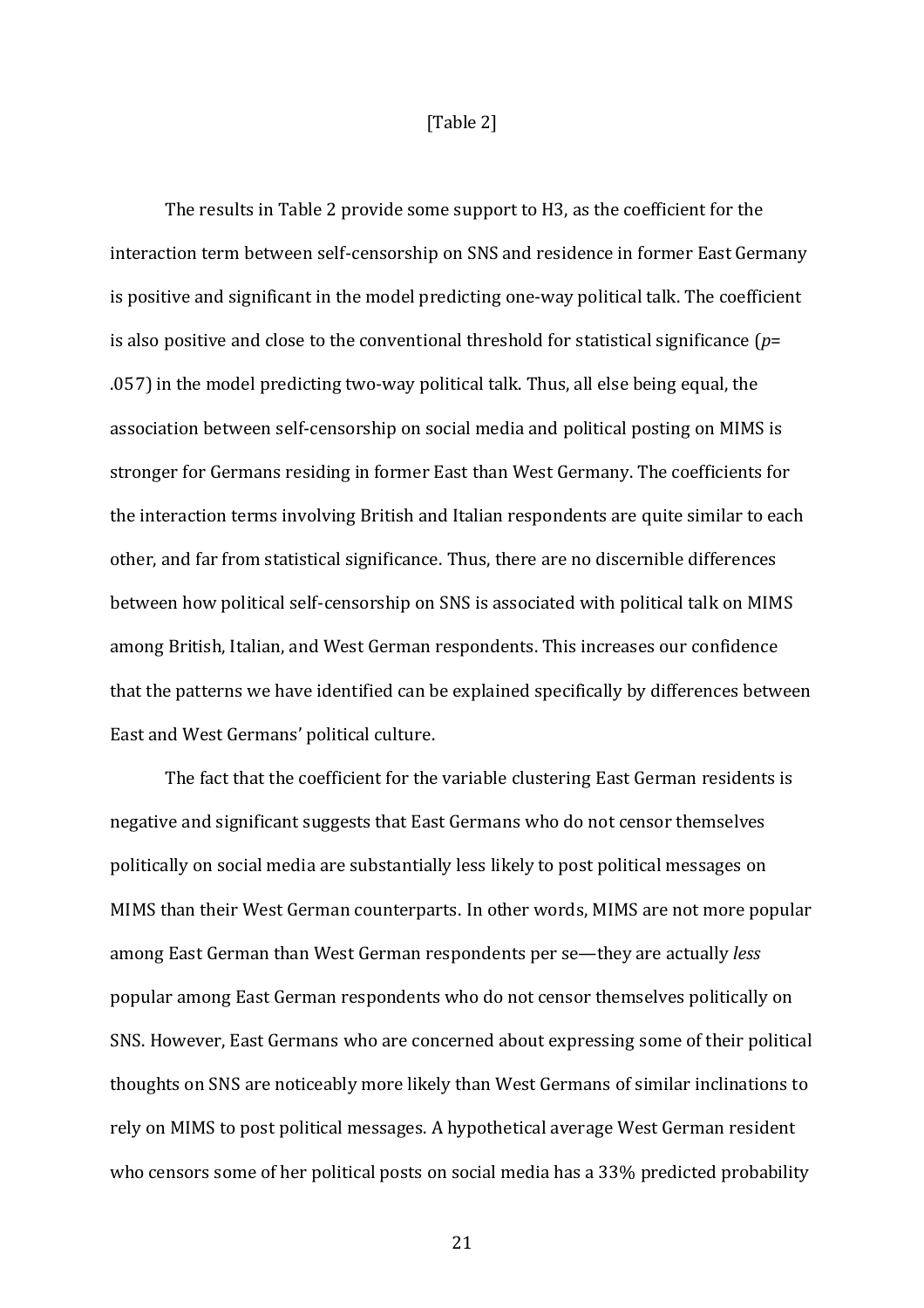of posting political messages on MIMS. If we construct this average respondent as an East German resident, the probability soars to 56%.

Some limitations of this study need to be acknowledged. First, our hypotheses are tested by employing cross-sectional data that do not allow us to empirically ascertain the causal direction of the relationships we investigated, and some endogeneity cannot thus be ruled out. Longitudinal survey data and experimental research would be better suited to study these causal mechanisms. Secondly, our sample is based on a panel administered online, albeit constructed to mirror the distribution of the main sociodemographic characteristics of the population with Internet access. Respondents recruited via online panels may be more active on the internet and on MIMS than the average internet user, and our data may therefore over-estimate the percentage of SNS and MIMS users and their levels of political talk. However, we are confident, based on several recent studies (e.g. Sanders, Clarke, Stewart, & Whiteley, 2006; Pasek, 2016; Bytzek & Bieber, 2016) that our samples produced correct estimates of the relationships between our variables of interest, even if they may have not yielded accurate estimates of their univariate distributions. Reliance on self-reports is also less than ideal due to the pervasiveness of MIMS in their users' everyday lives, which may bias recall of communication exchanges that are often short, fragmentary, and compete for attention with other simultaneous digital and physical stimuli. Finally, our measures refer to MIMS use in general, but citizens' uses of, and gratifications from, digital platforms derive from their specific affordances and may thus vary substantially between different mobile services. Future research may benefit from a more granular approach focused on the political uses of specific MIMS, ideally by combining quantitative and qualitative data and supplementing self-reports with unobtrusive observations of users' interactions.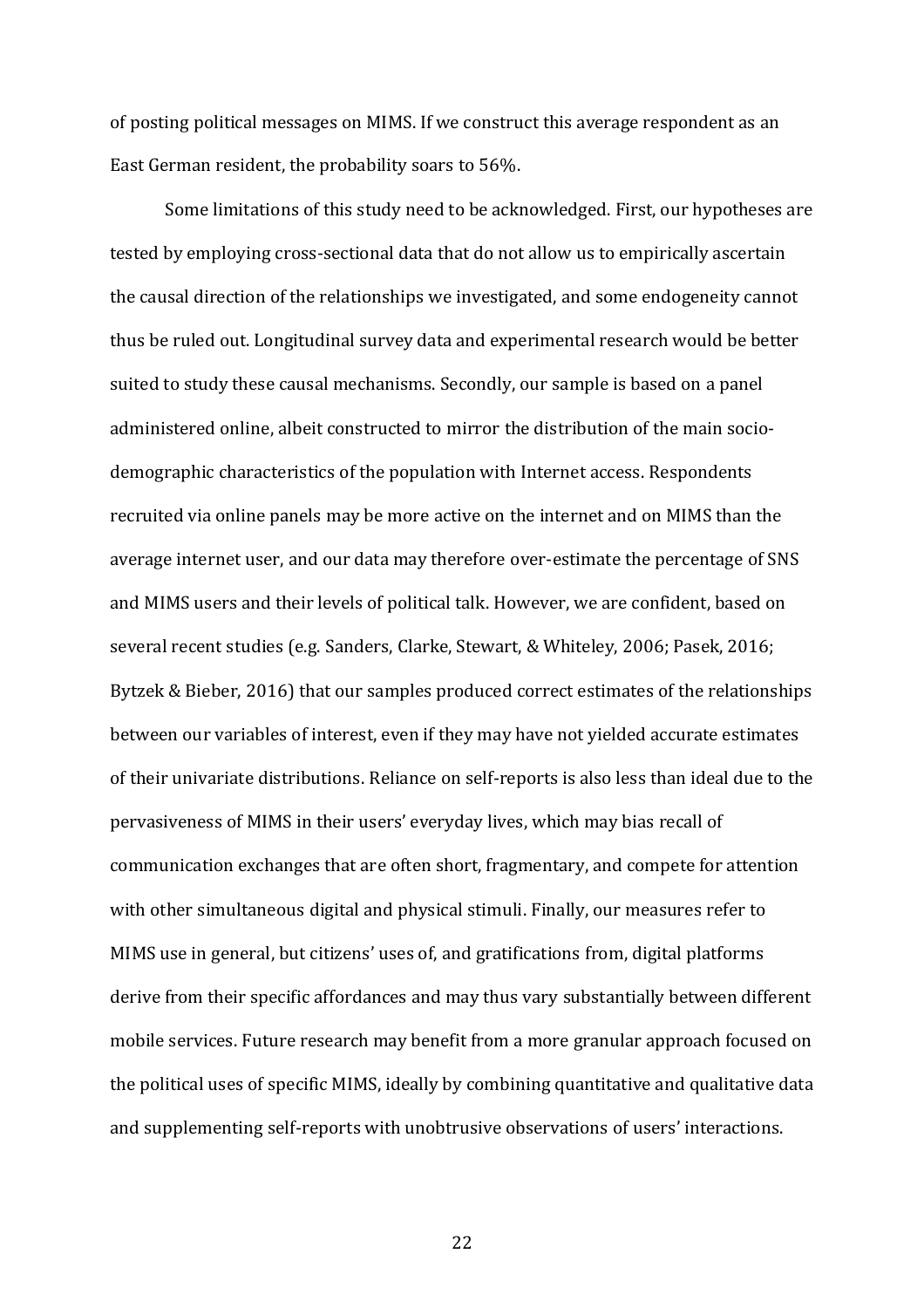### **Conclusions**

Mobile Instant Messaging Services are becoming relevant environments for political talk. By facilitating intimate and controlled conversations within small groups while on the go, MIMS have acquired a relevant position in the repertoires of political talk of many—though not most—of their users. This is especially true for users who are so politically self-conscious to censor some of their political thoughts when posting on social media, and for users who hold ideologically extreme positions. Such individual dispositions are compounded by systemic factors, such as historically rooted political cultures favoring privacy over openness in political talk.

These findings have ambivalent implications for the quality of political debate in contemporary media ecosystems. On the one hand, MIMS enable people who do not feel confident in broadcasting some of their political views to their whole, undifferentiated online networks to more comfortably express and discuss their positions in more closely controlled settings. This may encourage more—and more diverse—citizens to engage in political talk on MIMS, and such talk may in turn enhance MIMS users' political knowledge and engagement. On the other hand, by discussing politics in private and selective settings, MIMS users could entrap themselves in small political bubbles of likeminded strong ties, possibly holding more extreme political views than the rest of their networks. If these patterns result in a reduction of the ratio of political talk involving weak ties in favor of strong ties, they can have negative implications for informal deliberation (Campbell & Kwak, 2010) and participation (Gil de Zúñiga and Valenzuela (2011).

The rise of MIMS as platforms for digital political talk challenges scholars to reconsider the theories and models with which we understand the social and political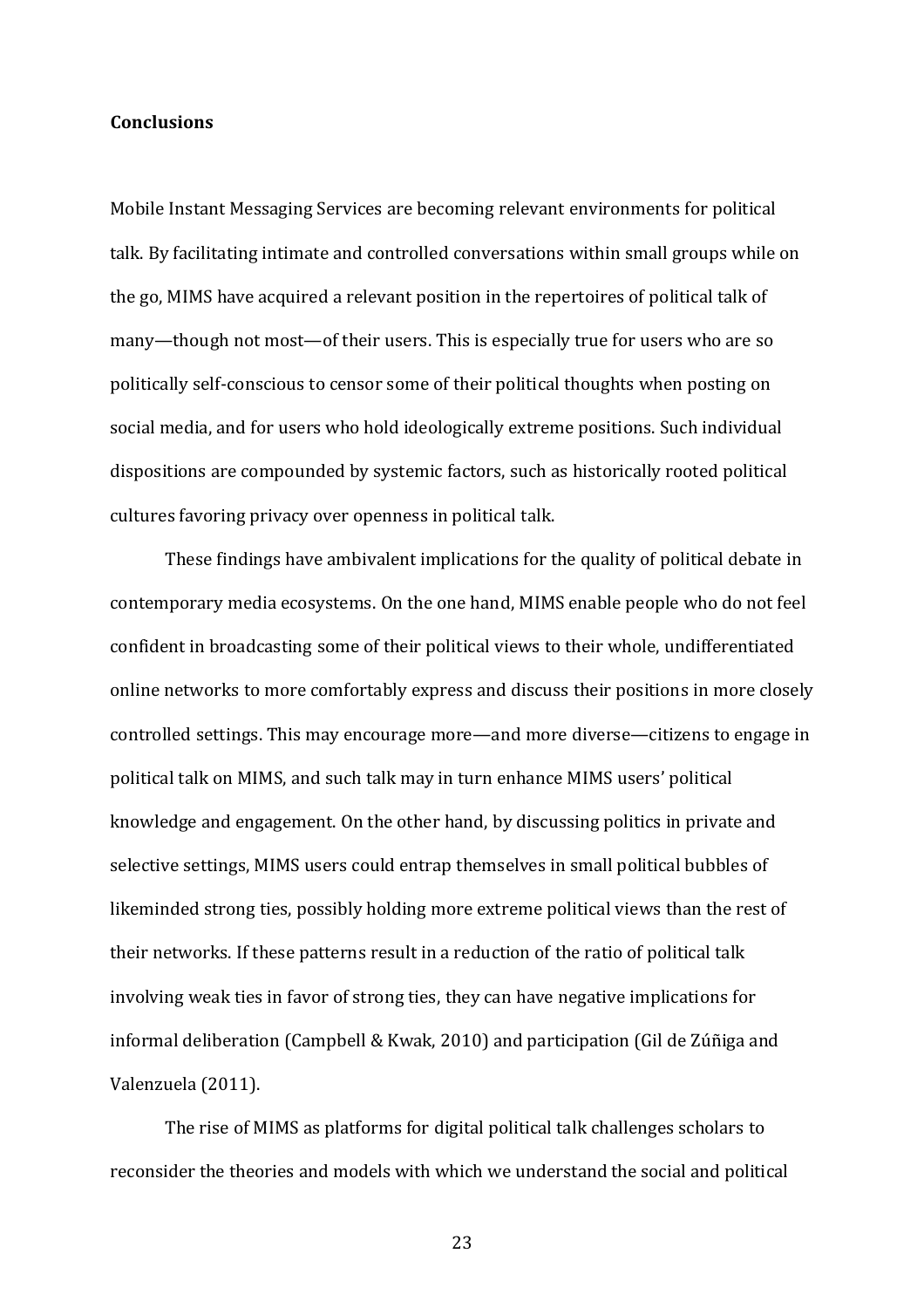implications of information and communication technologies. MIMS seem to be augmenting but also complicating the development of networked individualism, as subjects use these platforms to craft smaller and more private social clusters alongside with—or, conceivably, in substitution of—the relatively more inclusive and open networks characterizing the most popular social networking sites as they have evolved so far. Creative theoretical reasoning and fresh empirical research are needed to understand the implications of these changes for the nature of personal communication ecosystems—including the extent to which they enable different forms of political talk.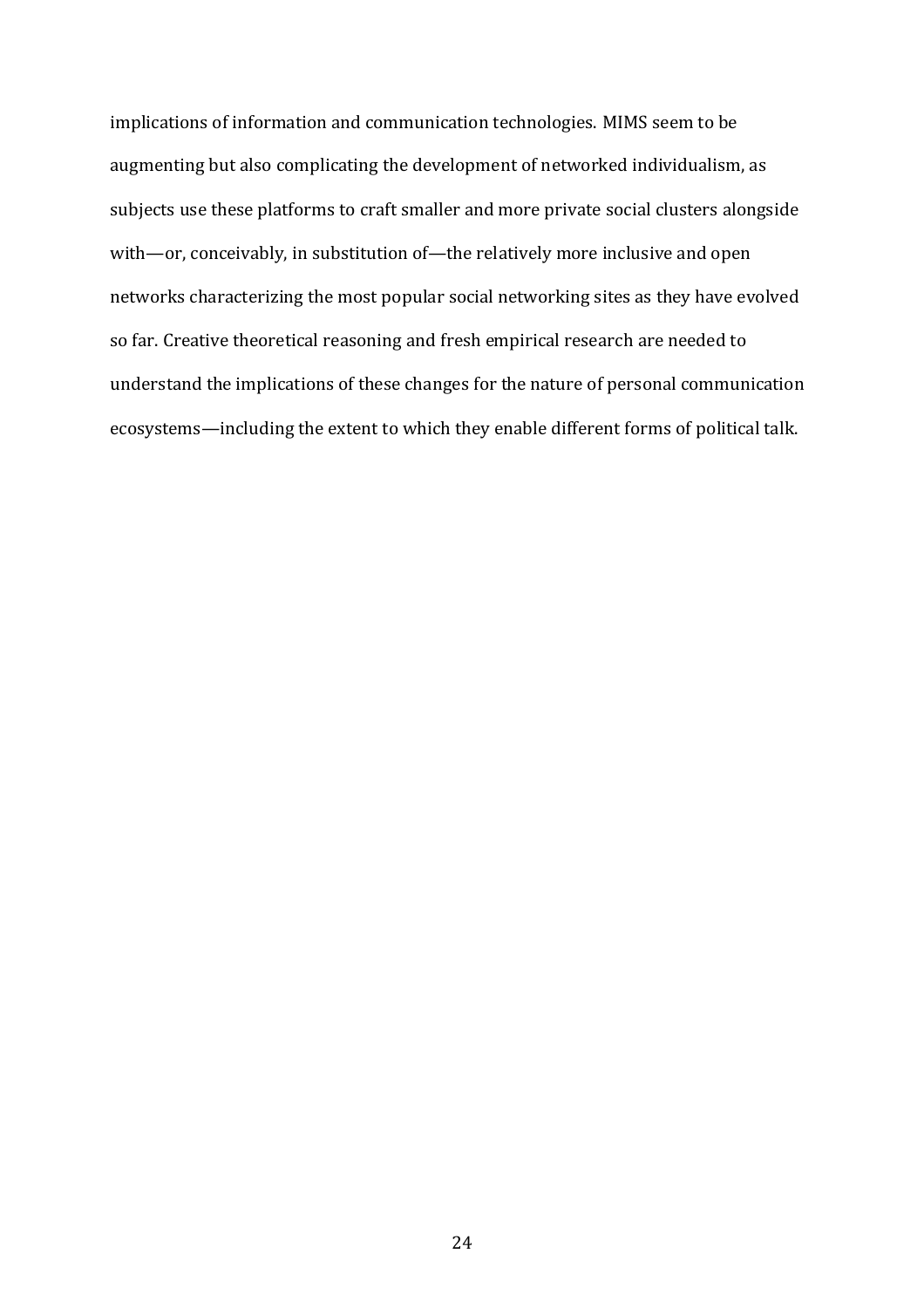### **References**

Bakshy, E., Messing, S., & Adamic, L. A. (2015). Exposure to ideologically diverse news and opinion on Facebook. *Science*, 348(6239), 1130-1132.

Betts, P. (2010). *Within walls: Private life in the German Democratic Republic*. Oxford University Press.

Bytzek, E., & Bieber, I. E. (2016). Does survey mode matter for studying electoral behaviour? Evidence from the 2009 German Longitudinal Election Study. *Electoral Studies*, 43, 41-51.

boyd, d. (2011). Social Network Sites as Networked Publics. In Z. Papacharissi

(Ed.), *A Networked Self. Identity, Community and Culture on Social Network Sites* (pp. 39-

58). New York and London: Routledge.

boyd, d. (2014). *It's complicated: The social lives of networked teens*. Yale University Press.

Caiani, M., & Wagemann, C. (2009). Online networks of the Italian and German extreme right: An explorative study with social network analysis. *Information, Communication & Society*, 12(1), 66-109.

Campbell, S. W. (2013) Mobile media and communication: A new field, or just a new journal?. *Mobile Media & Communication,* 1(1), 8-13.

Chen, Y. Y., Bentley, F., Holz, C., & Xu, C. (2015, August). Sharing (and discussing) the moment: The conversations that occur around shared mobile media. In *Proceedings of the 17th International Conference on Human-Computer Interaction with Mobile Devices and Services* (pp. 264-273). ACM

Cho, J., Gil De Zuñiga, H., Rojas, H., & Shah, D. V. (2003). Beyond access: The digital divide and Internet uses and gratifications. *It & Society*, 1, 46-72.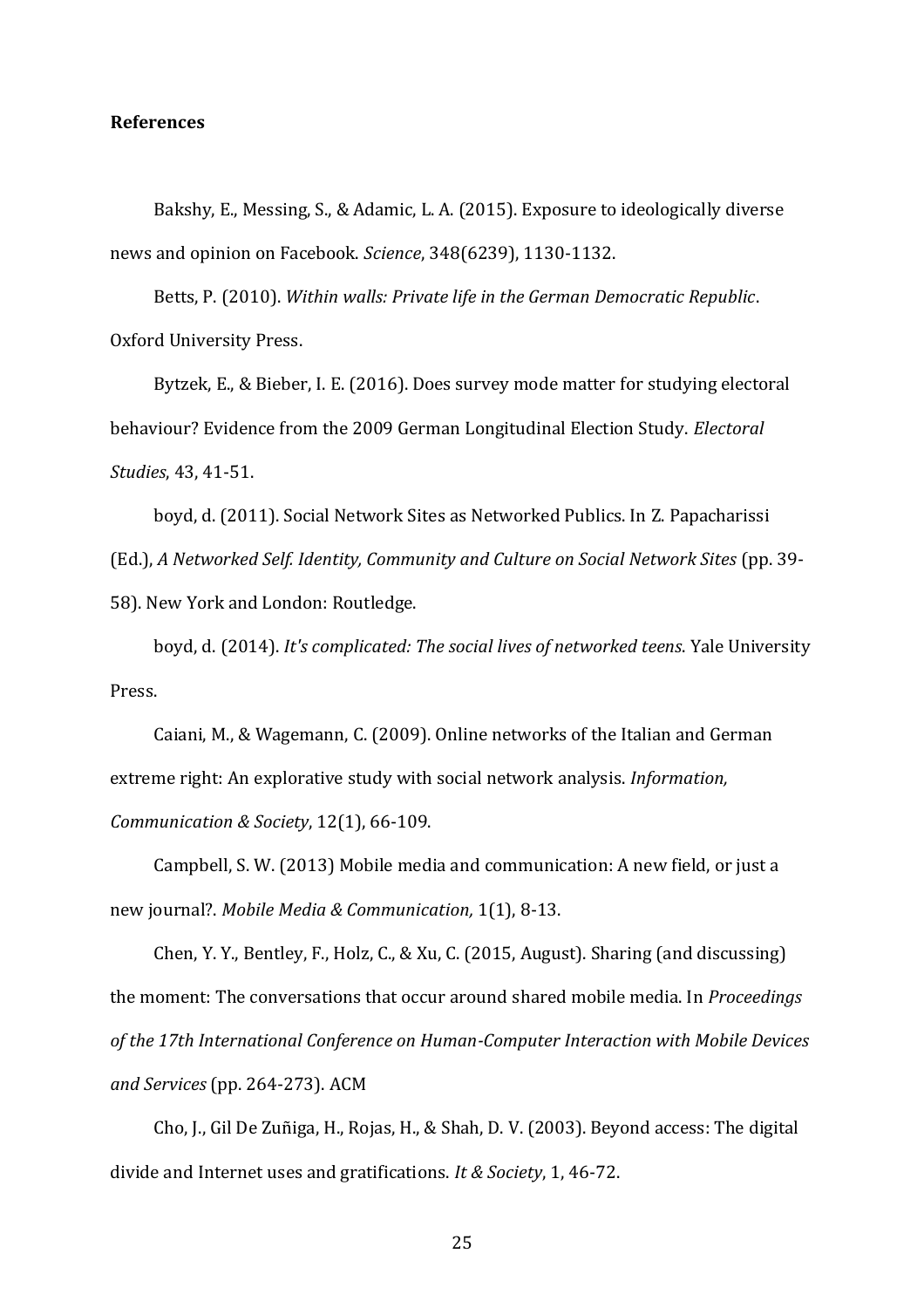Church, K., & de Oliveira, R. (2013). What's up with Whatsapp? Comparing mobile instant messaging behaviors with traditional SMS. In *Proceedings of the 15th international conference on Human-computer interaction with mobile devices and services* (pp. 352-361). ACM.

Clark, L. S. (2016). Participants on the Margins: #BlackLivesMatter and the Role That Shared Artifacts of Engagement Played Among Minoritized Political Newcomers on Snapchat, Facebook, and Twitter. *International Journal of Communication*, 10 (26).

Das, S., & Kramer, A. D. (2013). Self-Censorship on Facebook. In *Proceedings of the Seventh International AAAI Conference on Weblogs and Social Media* (pp. 120–127). Washington, DC: AAAI.

Eliasoph, N. (1998). *Avoiding politics: How Americans produce apathy in everyday life*. Cambridge University Press.

Ellison, N., Steinfield, C., & Lampe, C. (2007). The benefits of Facebook "friends": Exploring the relationship between college students' use of online social networks and social capital. *Journal of Computer-Mediated Communication*, 12(4), 1143-1168.

Ellison, N. B., Steinfield, C., & Lampe, C. (2011). Connection strategies: Social capital implications of Facebook-enabled communication practices. *New media & society*, 13(6), 873-892.

Gaines, B. J., & Mondak, J. J. (2009). Typing together? Clustering of ideological types in online social networks. *Journal of Information Technology & Politics*, 6(3-4), 216-231.

Gil de Zúñiga, H. & Valenzuela, S. (2011). The mediating path to a stronger citizenship: Online and offline networks, weak ties, and civic engagement.

*Communication Research*, 38(3), 397-421.

Goggin, G. (2009). Adapting the mobile phone: The iPhone and its consumption. *Continuum: Journal of Media & Cultural Studies*, 23(2), 231-244.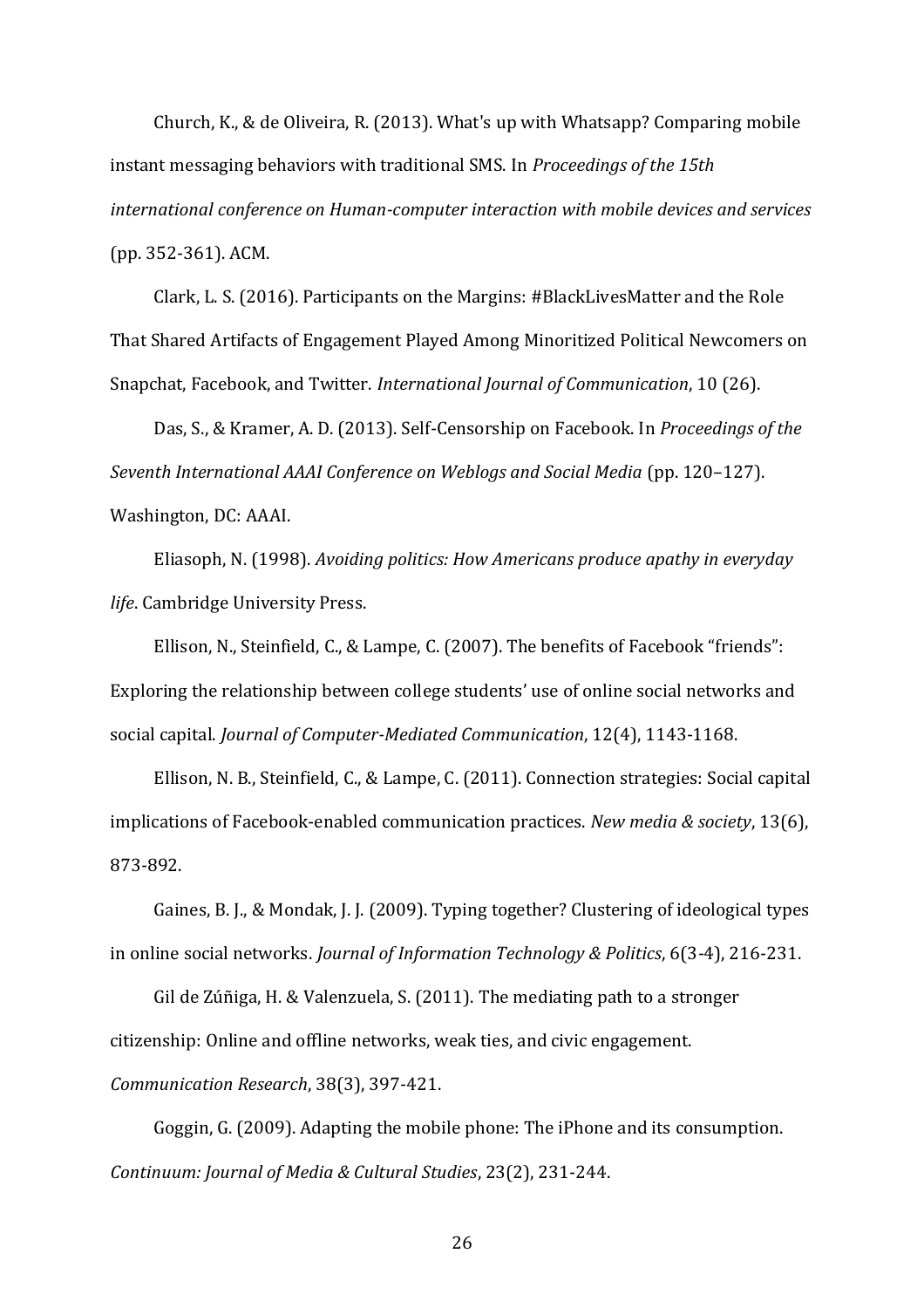Hayes, A. F., Glynn, C. J., & Shanahan, J. (2005). Willingness to self-censor: A construct and measurement tool for public opinion research. *International Journal of Public Opinion Research*, 17(3), 298-323.

Helles, R. (2013). Mobile communication and intermediality. *Mobile Media & Communication*, 1(1), 14-19.

Hunt, J. (2006). Staunching emigration from East Germany: Age and the determinants of migration. *Journal of the European Economic Association*, 4(5), 1014- 1037.

Jacob, M., & Tyrell, M. (2010). The legacy of surveillance: An explanation for social capital erosion and the persistent economic disparity between East and West Germany. Available at SSRN 1554604.

Katz, E., Blumler, J. G., & Gurevitch, M. (1973). Uses and gratifications research. *Public Opinion Quarterly*, 37(4), 509-523.

Martin, J. A. (2015). Mobile news use and participation in elections: A bridge for the democratic divide? *Mobile Media & Communication*, 3(2), 230-249.

Marwick, A. E., & boyd, d. (2011). I tweet honestly, I tweet passionately: Twitter users, context collapse, and the imagined audience. *New Media & Society*, 13(1), 114-133.

MacKinnon, R. (2011). China's" networked authoritarianism". *Journal of Democracy*, 22(2), 32-46.

Min, S. J. (2010). From the digital divide to the democratic divide: Internet skills, political interest, and the second-level digital divide in political internet use. *Journal of Information Technology & Politics*, 7(1), 22-35.

Neumayer, C., & Stald, G. (2014). The mobile phone in street protest: Texting, tweeting, tracking, and tracing. *Mobile Media & Communication*, 2(2), 117-133.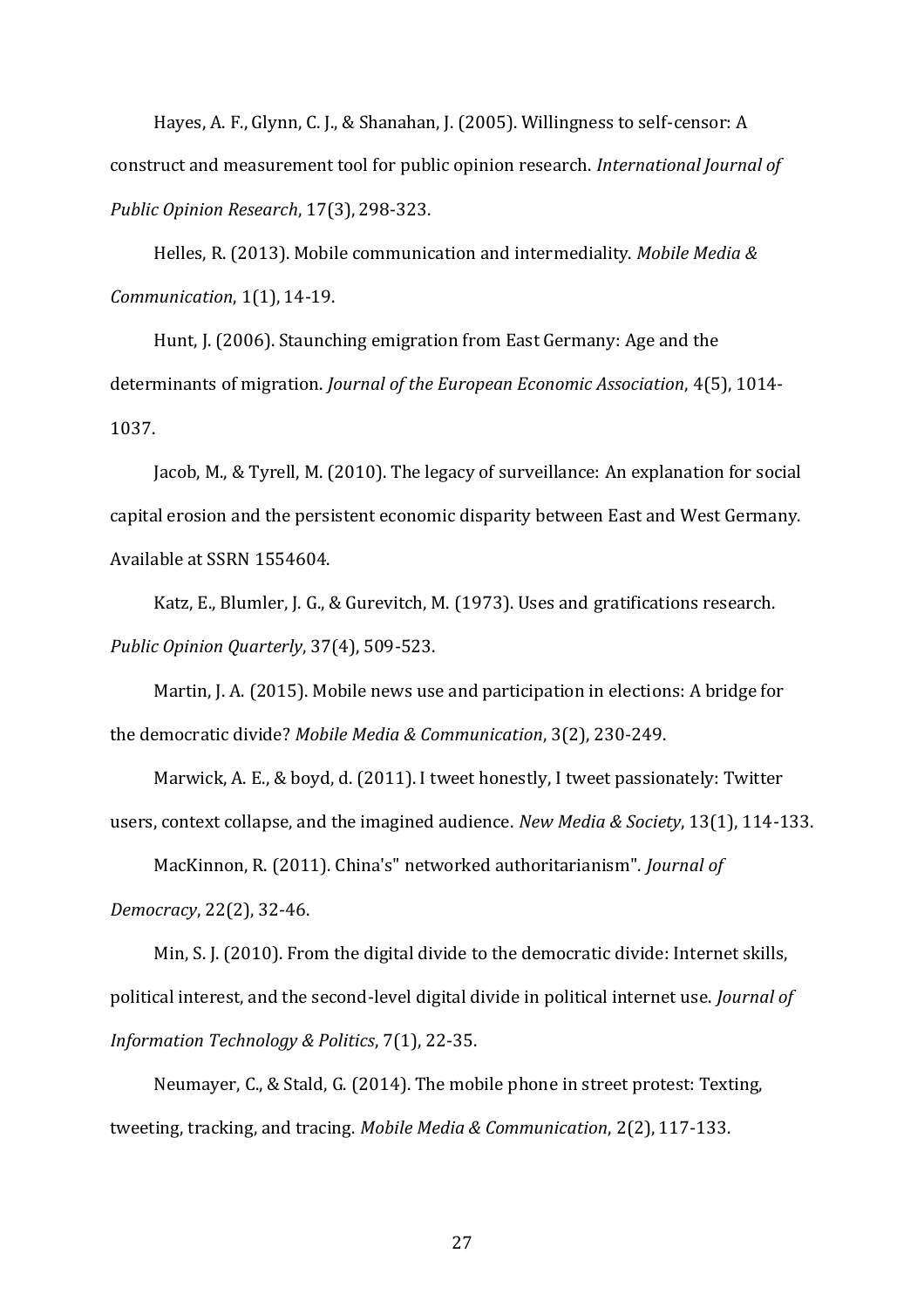Noelle‐Neumann, E. (1974). The spiral of silence: A theory of public opinion. *Journal of Communication*, 24(2), 43-51.

Noelle-Neumann, E., (1984). *The spiral of silence: Public opinion, our social skin*. Chicago: University of Chicago Press.

O'Hara, K. P., Massimi, M., Harper, R., Rubens, S., & Morris, J. (2014). Everyday dwelling with WhatsApp. In *Proceedings of the 17th ACM conference on Computer supported cooperative work & social computing* (pp. 1131-1143). ACM.

Papacharissi, Z. (2011). Conclusion. A Networked Self. In *A Networked Self. Identity, Community and Culture on Social Network Sites*, Z. Papacharissi (ed.). New York and London: Routledge (pp. 304-317).

Pasek, J. (2016). When will nonprobability surveys mirror probability surveys? Considering types of inference and weighting strategies as criteria for Correspondence. *International Journal of Public Opinion Research*, *28*(2), 269-291.

Quan-Haase, A., & Young, A. L. (2010). Uses and gratifications of social media: A comparison of Facebook and instant messaging. *Bulletin of Science, Technology & Society*, 30(5), 350-361

Rainie, H., & Wellman, B. (2012). *Networked: The new social operating system*. Cambridge, MA: Mit Press.

Sanders, D., Clarke, H. D., Stewart, M. C., & Whiteley, P. (2007). Does mode matter for modeling political choice? Evidence from the 2005 British Election Study. *Political Analysis*, *15*(3), 257-285.

Scheufele, D. A., & Moy, P. (2000). Twenty-five years of the spiral of silence: A conceptual review and empirical outlook. *International Journal of Public Opinion Research*, 12(1), 3-28.